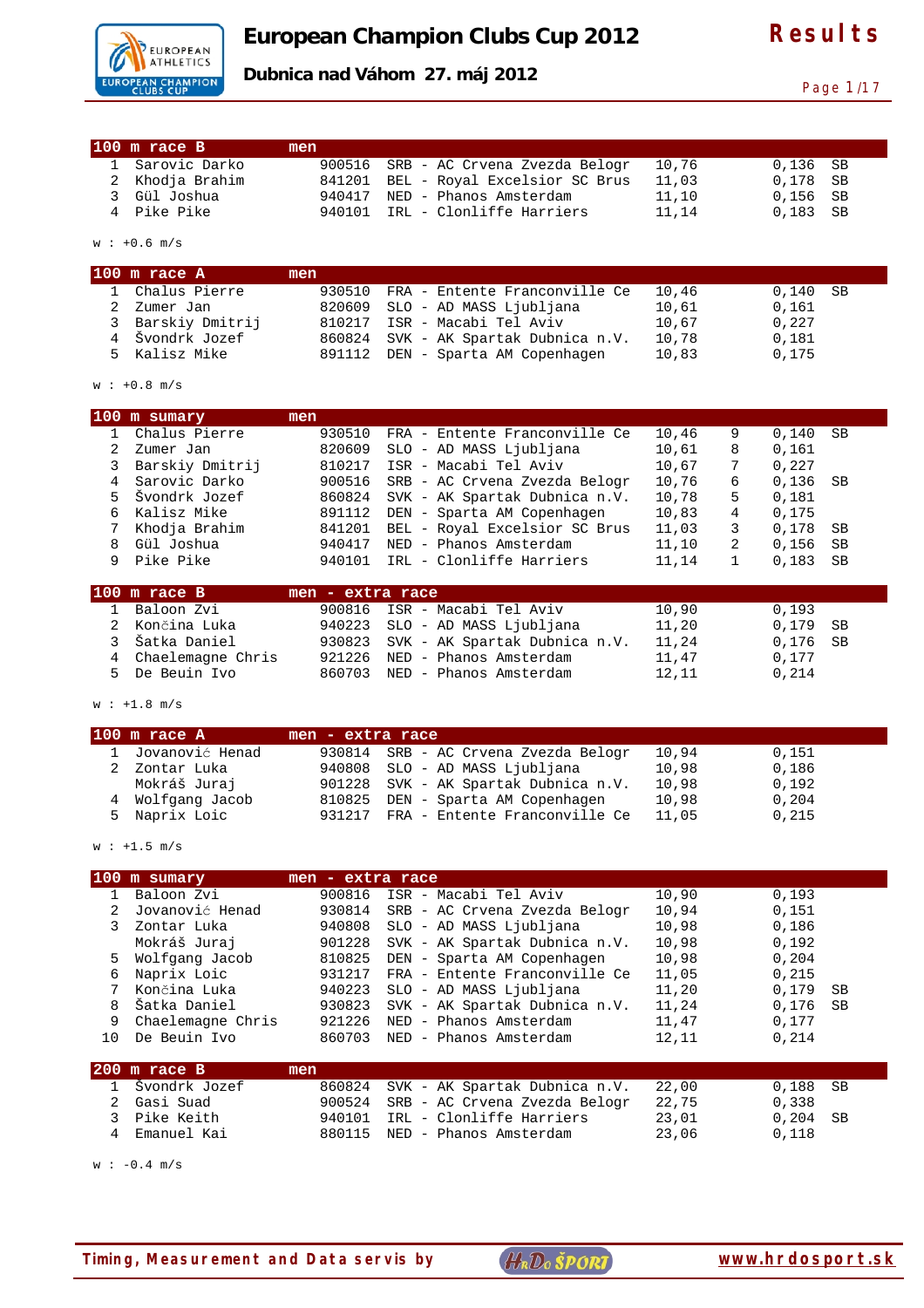

Page 2/17

**Dubnica nad Váhom 27. máj 2012** 

|   | 200 m race A     | men    |                               |       |   |       |  |
|---|------------------|--------|-------------------------------|-------|---|-------|--|
|   | Zumer Jan        | 820609 | SLO - AD MASS Ljubljana       | 21,22 |   | 0,232 |  |
| 2 | Barskiy Dmitrij  | 810217 | ISR - Macabi Tel Aviv         | 21,60 |   | 0,236 |  |
| 3 | Kalisz Mike      | 891211 | DEN - Sparta AM Copenhagen    | 21.77 |   | 0,136 |  |
| 4 | Minyem Martial   | 901026 | FRA - Entente Franconville Ce | 22,04 |   | 0,213 |  |
|   | 5 Lins Sebastien | 920507 | BEL - Royal Excelsior SC Brus | 22,17 |   | 0,225 |  |
|   |                  |        |                               |       |   |       |  |
|   | $w : +0.9$ m/s   |        |                               |       |   |       |  |
|   | 200 m sumary     | men    |                               |       |   |       |  |
|   | Zumer Jan        | 820609 | SLO - AD MASS Ljubljana       | 21,22 | 9 | 0,232 |  |
| 2 | Barskiy Dmitrij  | 810217 | ISR - Macabi Tel Aviv         | 21,60 | 8 | 0.236 |  |
|   | 3 Kalisz Mike    | 891211 | DEN - Sparta AM Copenhagen    | 21.77 | 7 | 0.136 |  |

|   | $400$ m race $A$   | men    |                                      |       |              |            |    |
|---|--------------------|--------|--------------------------------------|-------|--------------|------------|----|
|   | Klaassen Maetin    | 840803 | NED - Phanos Amsterdam               | 50,81 |              | 0.305      |    |
|   | 3 Radioja Vasilije |        | 930328 SRB - AC Crvena Zvezda Belogr | 50,62 |              | 0,228      |    |
| 2 | Laftey John        |        | 951127 IRL - Clonliffe Harriers      | 49,93 |              | 0.244      | SB |
|   | 1 Jeras Jernej     |        | 910826 SLO - AD MASS Ljubljana       | 48,61 |              | 0,242      | SB |
|   | $400$ m race B     | men    |                                      |       |              |            |    |
| 9 | Emanuel Kai        |        | 880115 NED - Phanos Amsterdam        | 23,06 | $\mathbf{1}$ | 0.118      |    |
| 8 | Pike Keith         |        | 940101 IRL - Clonliffe Harriers      | 23,01 | 2            | $0,204$ SB |    |
| 7 | Gasi Suad          |        | 900524 SRB - AC Crvena Zvezda Belogr | 22,75 | 3            | 0.338      |    |
|   | Lins Sebastien     |        | 920507 BEL - Royal Excelsior SC Brus | 22,17 | 4            | 0,225      |    |
| 5 | Minyem Martial     |        | 901026 FRA - Entente Franconville Ce | 22,04 | 5            | 0,213      |    |
|   |                    |        |                                      |       |              |            |    |

|    | $100$ in race $\pi$ |     |                                      |       |        |  |
|----|---------------------|-----|--------------------------------------|-------|--------|--|
|    | Sanford Donald      |     | 870502 ISR - Macabi Tel Aviv         | 46.87 | 0,267  |  |
| 2  | Ghislain Arnaud     |     | 881202 BEL - Royal Excelsior SC Brus | 47.51 | 0,220  |  |
| 3. | Naprix Bruno        |     | 880402 FRA - Entente Franconville Ce | 47.75 | 0,210  |  |
| 4  | Hyde Nicklas        |     | 860605 DEN - Sparta AM Copenhagen    | 48,11 | 0, 203 |  |
|    | 5 Repčík Jozef      |     | 860808 SVK - AK Spartak Dubnica n.V. | 48.97 | 0.245  |  |
|    |                     |     |                                      |       |        |  |
|    | 400 m sumary        | men |                                      |       |        |  |

|   | Sanford Donald   | 870502 | ISR - Macabi Tel Aviv          | 46.87 | 9  | 0,267         |  |
|---|------------------|--------|--------------------------------|-------|----|---------------|--|
|   | Ghislain Arnaud  | 881202 | BEL - Royal Excelsior SC Brus  | 47.51 | 8  | 0.220         |  |
|   | Naprix Bruno     | 880402 | FRA - Entente Franconville Ce  | 47.75 |    | 0,210         |  |
|   | 4 Hyde Nicklas   | 86     | DEN - Sparta AM Copenhagen     | 48,11 | 6  | 0.203         |  |
| 5 | Jeras Jernej     |        | 910826 SLO - AD MASS Ljubljana | 48,61 | 5  | $0,242$ SB    |  |
| 6 | Repčík Jozef     | 860808 | SVK - AK Spartak Dubnica n.V.  | 48,97 | 4  | 0.245         |  |
|   | Laftey John      | 951127 | IRL - Clonliffe Harriers       | 49,93 | 3  | 0,244<br>- SB |  |
| 8 | Radioja Vasilije | 930328 | SRB - AC Crvena Zvezda Belogr  | 50,62 | -2 | 0,228         |  |
|   | Klaassen Maetin  | 840803 | NED - Phanos Amsterdam         | 50,81 |    | 0,305         |  |
|   |                  |        |                                |       |    |               |  |

| $800$ m | men               |        |                                                                   |         |                          |    |  |
|---------|-------------------|--------|-------------------------------------------------------------------|---------|--------------------------|----|--|
|         | Zan Rudolf        |        | 930505 SLO - AD MASS Ljubljana                                    | 1:49,20 | 9                        |    |  |
|         |                   |        | Balhan Pierre Antoin 921021 BEL - Royal Excelsior SC Brus 1:49,32 |         | - 8                      |    |  |
|         | 3 Ndiwa Cornelius |        | 881217 SVK - AK Spartak Dubnica n.V. 1:50,33                      |         | $\overline{7}$           |    |  |
|         | 4 Khouia Rachid   |        | 791109 FRA - Entente Franconville Ce 1:53,17                      |         | - 6                      |    |  |
|         | 5 Emrani Dustin   |        | 850106 ISR - Macabi Tel Aviv                                      | 1:54.43 | $-5$                     |    |  |
| 6       | Cho Mihn          |        | 941129 DEN - Sparta AM Copenhagen $1:55,20$                       |         | $\overline{4}$           |    |  |
|         | Valters Kris      |        | 890517 IRL - Clonliffe Harriers                                   | 1:55.89 | $\overline{\phantom{a}}$ | SB |  |
| 8       | Duka Milan        |        | 920203 SRB - AC Crvena Zvezda Belogr                              | 1:57,97 | $\overline{2}$           |    |  |
| 9.      | Looze Ralf        | 940827 | NED - Phanos Amsterdam                                            | 2:02.35 |                          |    |  |

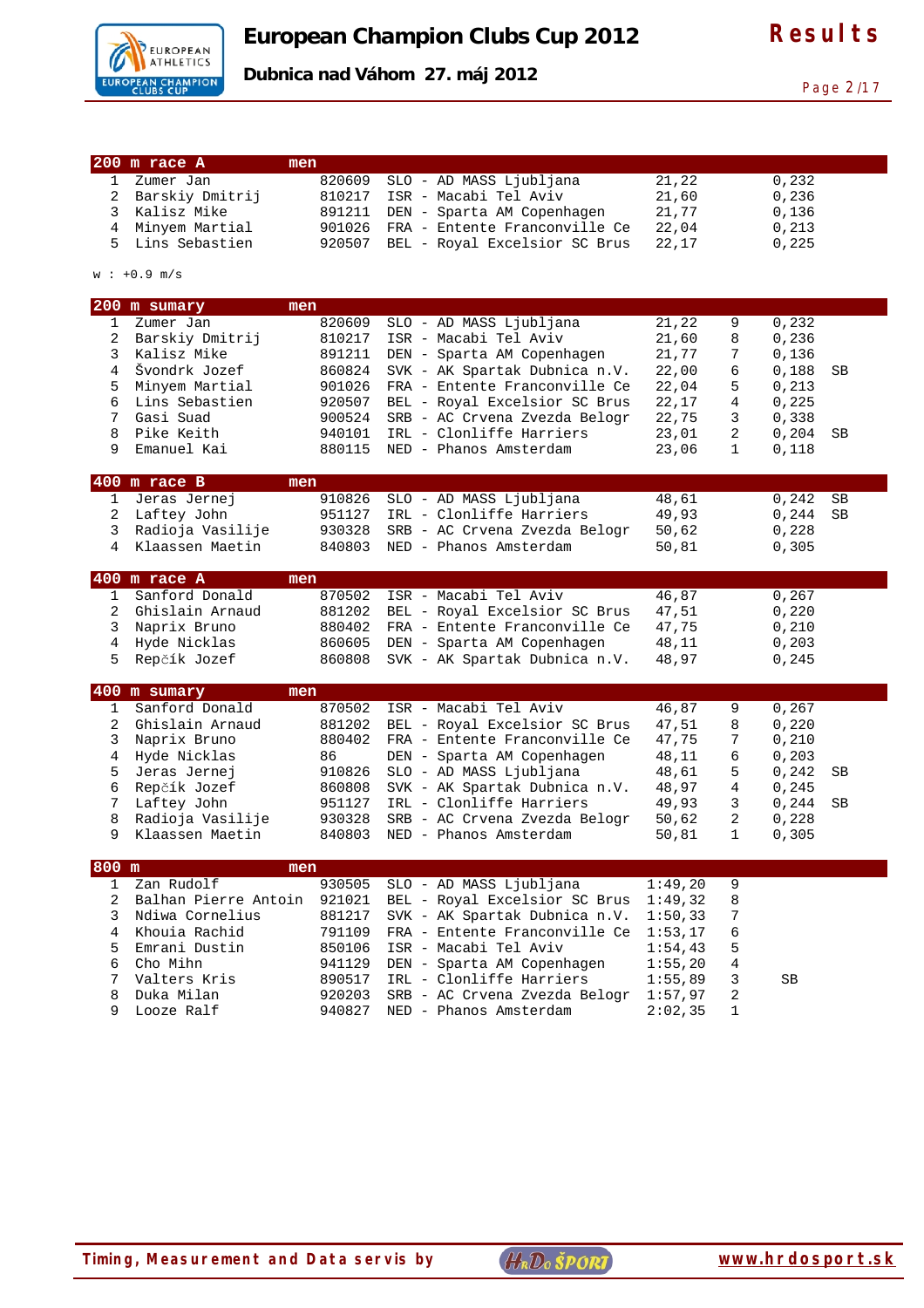

Page 3/17

| $1500$ m       |                                              | men              |                                                   |                |        |                |  |
|----------------|----------------------------------------------|------------------|---------------------------------------------------|----------------|--------|----------------|--|
| $\mathbf{1}$   | Aarrass Jamale                               | 811115           | FRA - Entente Franconville Ce                     | 3:57,08        | 9      |                |  |
| $\overline{2}$ | Getahun Yiamer                               | 920628           | ISR - Macabi Tel Aviv                             | 3:58,17        | 8      |                |  |
| 3              | Repčík Jozef                                 | 860808           | SVK - AK Spartak Dubnica n.V.                     | 3:58,25        | 7      |                |  |
| 4              | Jensen Nick                                  | 910617           | DEN - Sparta AM Copenhagen                        | 3:58,29        | 6      |                |  |
| 5              | Petrač Jan                                   | 950704           | SLO - AD MASS Ljubljana                           | 4:00,39        | 5      |                |  |
| 6              | Azzouzi, el Adil                             | 930307           | NED - Phanos Amsterdam                            | 4:10,10        | 4      | SB             |  |
| 7              | Fitzmaurice Dave                             | 900307           | IRL - Clonliffe Harriers                          | 4:17,77        | 3      |                |  |
| 8              | Maingain Francois                            |                  | 890718 BEL - Royal Excelsior SC Brus              | 4:19,38        | 2      |                |  |
| 9              | Ivaneza Namanja                              | 890723           | SRB - AC Crvena Zvezda Belogr                     | 4:28,95        | 1      |                |  |
| 3000 m         |                                              |                  |                                                   |                |        |                |  |
| $\mathbf{1}$   | Gezachw Yossef                               | men              | ISR - Macabi Tel Aviv                             | 8:24,84        | 9      |                |  |
| 2              |                                              | 750101           | FRA - Entente Franconville Ce                     |                |        |                |  |
|                | Kamal Abdellatif                             | 850305           |                                                   | 8:32,08        | 8      |                |  |
| 3              | Harboe Jeppe                                 | 920223           | DEN - Sparta AM Copenhagen                        | 8:37,81        | 7      |                |  |
| 4              | Hernould Franky                              | 860112           | BEL - Royal Excelsior SC Brus                     | 8:38,37        | 6      |                |  |
| 5              | Hanlon Gery                                  | 740803           | IRL - Clonliffe Harriers                          | 8:48,40        | 5      |                |  |
| 6              | Dovc Jan                                     | 930522           | SLO - AD MASS Ljubljana                           | 9:04,04        | 4      |                |  |
| 7              | Krstic Aleksandar                            | 870424           | SRB - AC Crvena Zvezda Belogr                     | 9:08,88        | 3      | SB             |  |
| 8              | Costelis Anton                               | 820705           | NED - Phanos Amsterdam                            | 9:59,06        | 2      |                |  |
| 9              | Klobúčnik Peter                              | 630724           | SVK - AK Spartak Dubnica n.V. 10:21,53            |                | 1      | SB             |  |
| 5000 m         |                                              | men              |                                                   |                |        |                |  |
| 1              | Ndiwa Cornelius                              | 881217           | SVK - AK Spartak Dubnica n.V. 14:24,70            |                | 9      |                |  |
| 2              | Hannibal Jacob                               | 810118           | DEN - Sparta AM Copenhagen                        | 14:46,16       | 8      |                |  |
| 3              | Lejeune Emmanuel                             | 920629           | BEL - Royal Excelsior SC Brus 14:47,72            |                | 7      |                |  |
| 4              | Bouzid Tarik                                 | 770224           | FRA - Entente Franconville Ce 14:53,82            |                | 6      |                |  |
|                |                                              |                  |                                                   |                |        |                |  |
| 5              | Teferri Maru                                 | 920217           | ISR - Macabi Tel Aviv                             | 14:55,33       | 5      | SВ             |  |
| 6              | Puhar Rok                                    | 920914           | SLO - AD MASS Ljubljana                           | 14:59,30       | 4      | SВ             |  |
| 7              | Brontsema Jelte                              | 791205           | NED - Phanos Amsterdam                            | 15:30,34       | 3      |                |  |
| 8              | McMahon Brian                                | 820707           | IRL - Clonliffe Harriers                          | 15:33,14       | 2      |                |  |
| 9              | Suzic Duan                                   | 890723           | SRB - AC Crvena Zvezda Belogr 18:04,49            |                | 1      |                |  |
|                | 110 m hurdles race B men                     |                  |                                                   |                |        |                |  |
| $\mathbf{1}$   | Jovanovic Nenad                              |                  |                                                   |                |        |                |  |
|                |                                              |                  |                                                   |                |        |                |  |
| 2              | Wuillaume Laurent                            | 930814           | SRB - AC Crvena Zvezda Belogr                     | 15,47          |        | 0,130          |  |
|                |                                              | 891205           | BEL - Royal Excelsior SC Brus                     | 15,59          |        | 0,146          |  |
| 3<br>4         | Orel Igor<br>Veies de Ruud                   | 900214<br>820422 | SLO - AD MASS Ljubljana<br>NED - Phanos Amsterdam | 15,76<br>15,84 |        | 0,197<br>0,257 |  |
|                |                                              |                  |                                                   |                |        |                |  |
|                | $w : +1.0 m/s$                               |                  |                                                   |                |        |                |  |
|                |                                              |                  |                                                   |                |        |                |  |
| $\mathbf{1}$   | 110 m hurdles race A men<br>Delmestre Thomas |                  |                                                   |                |        |                |  |
|                |                                              | 910331           | FRA - Entente Franconville Ce                     | 14,15          |        | 0,183          |  |
| 2              | Janeček Matúš                                | 850714           | SVK - AK Spartak Dubnica n.V.                     | 14,29          |        | 0,167          |  |
| 3              | Laugesen Christian                           | 860110           | DEN - Sparta AM Copenhagen                        | 14,64          |        | 0,193          |  |
| 4<br>5         | Field Matt                                   | 881213           | IRL - Clonliffe Harriers                          | 14,93          |        | 0,165          |  |
|                | Karni Ehud                                   | 830912           | ISR - Macabi Tel Aviv                             | 16,04          |        | 0,171          |  |
|                | $w : +2.0 m/s$                               |                  |                                                   |                |        |                |  |
|                |                                              |                  |                                                   |                |        |                |  |
|                | 110 m hurdles sumary men                     |                  |                                                   |                |        |                |  |
| $\mathbf{1}$   | Delmestre Thomas                             | 910331           | FRA - Entente Franconville Ce                     | 14,15          | 9      | 0,183          |  |
| 2              | Janeček Matúš                                | 850714           | SVK - AK Spartak Dubnica n.V.                     | 14,29          | 8      | 0,167          |  |
| 3              | Laugesen Christian                           | 860110           | DEN - Sparta AM Copenhagen                        | 14,64          | 7      | 0,193          |  |
| 4              | Field Matt                                   | 881213           | IRL - Clonliffe Harriers                          | 14,93          | 6      | 0,165          |  |
| 5              | Jovanovic Nenad                              | 930814           | SRB - AC Crvena Zvezda Belogr                     | 15,47          | 5      | 0,130          |  |
| 6              | Wuillaume Laurent                            | 891205           | BEL - Royal Excelsior SC Brus                     | 15,59          | 4      | 0,146          |  |
| 7              | Orel Igor                                    | 900214           | SLO - AD MASS Ljubljana                           | 15,76          | 3      | 0,197          |  |
| 8<br>9         | Veies de Ruud<br>Karni Ehud                  | 820422<br>830912 | NED - Phanos Amsterdam<br>ISR - Macabi Tel Aviv   | 15,84<br>16,04 | 2<br>1 | 0,257<br>0,171 |  |

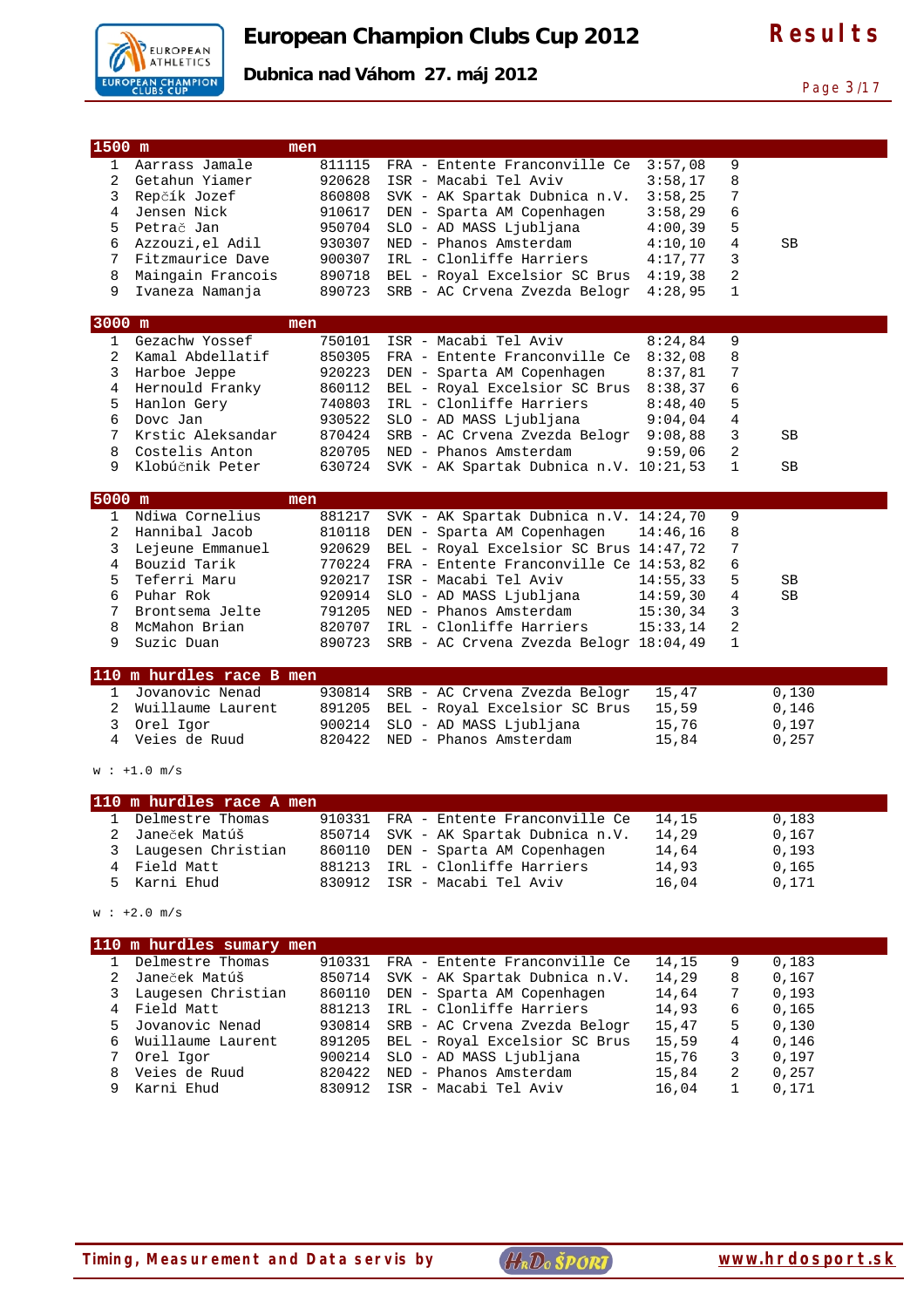

**Dubnica nad Váhom 27. máj 2012** 

Page 4/17

|                   | 400 m hurdles race B men                                 |                  |                                                           |                |                  |                |    |
|-------------------|----------------------------------------------------------|------------------|-----------------------------------------------------------|----------------|------------------|----------------|----|
| 1                 | Valič Lovrenc                                            | 940328           | SLO - AD MASS Ljubljana                                   | 55,60          |                  | 0,262          | SB |
| 2                 | Hulínek Tomáš                                            | 910105           | SVK - AK Spartak Dubnica n.V.                             | 57,34          |                  | 0,303          |    |
| $\mathbf{3}$      | Kalezic Toman                                            | 920829           | SRB - AC Crvena Zvezda Belogr                             | 60,92          |                  | 0,261          | SB |
| 4                 | Majdoub Eyad                                             | 850911           | ISR - Macabi Tel Aviv                                     | 61,90          |                  | 0,198          |    |
|                   |                                                          |                  |                                                           |                |                  |                |    |
|                   | 400 m hurdles race A men<br>Miath Loic                   |                  |                                                           |                |                  |                |    |
| $\mathbf{1}$<br>2 | Fagan John                                               | 840207<br>890410 | FRA - Entente Franconville Ce<br>IRL - Clonliffe Harriers | 52,60          |                  | 0,329          |    |
| 3                 | Klaassen Martijn                                         | 840803           | NED - Phanos Amsterdam                                    | 54,51<br>55,21 |                  | 0,172<br>0,270 |    |
| 4                 | Laugesen Christian                                       | 860110           | DEN - Sparta AM Copenhagen                                | 55,49          |                  | 0,294          |    |
| 5                 | Vervloet Gregory                                         | 830320           | BEL - Royal Excelsior SC Brus                             | 55,95          |                  | 0,267          |    |
|                   |                                                          |                  |                                                           |                |                  |                |    |
|                   | 400 m hurdles sumary men                                 |                  |                                                           |                |                  |                |    |
| 1                 | Miath Loic                                               | 840207           | FRA - Entente Franconville Ce                             | 52,60          | 9                | 0,329          |    |
| 2                 | Fagan John                                               | 890410           | IRL - Clonliffe Harriers                                  | 54,51          | 8                | 0,172          |    |
| 3                 | Klaassen Martijn                                         | 840803           | NED - Phanos Amsterdam                                    | 55,21          | 7                | 0,270          |    |
| 4                 | Laugesen Christian                                       | 860110           | DEN - Sparta AM Copenhagen                                | 55,49          | б                | 0,294          |    |
| 5                 | Valič Lovrenc                                            | 940328           | SLO - AD MASS Ljubljana                                   | 55,60          | 5                | 0,262          | SB |
| 6                 | Vervloet Gregory                                         | 830320           | BEL - Royal Excelsior SC Brus                             | 55,95          | 4                | 0,267          |    |
| 7                 | Hulínek Tomáš                                            | 910105           | SVK - AK Spartak Dubnica n.V.                             | 57,34          | 3                | 0,303          |    |
| 8                 | Kalezic Toman                                            | 920829           | SRB - AC Crvena Zvezda Belogr<br>ISR - Macabi Tel Aviv    | 60,92          | 2<br>$\mathbf 1$ | 0,261          | SB |
| 9                 | Majdoub Eyad                                             | 850911           |                                                           | 61,90          |                  | 0,198          |    |
|                   | 3000 m steeplechease men                                 |                  |                                                           |                |                  |                |    |
| $\mathbf{1}$      | Hesselbjerg Ole                                          | 900423           | DEN - Sparta AM Copenhagen                                | 8:52,87        | 9                | SB             |    |
| 2                 | Asmare Niquse                                            | 871212           | ISR - Macabi Tel Aviv                                     | 9:06,84        | 8                | SB             |    |
| 3                 | Grad Blaz                                                | 890208           | SLO - AD MASS Ljubljana                                   | 9:06,86        | 7                |                |    |
| 4                 | Rossiter Jayme                                           | 900929           | IRL - Clonliffe Harriers                                  | 9:16,16        | б                | SB             |    |
| 5                 | Charpentier Jérémie                                      | 870131           | FRA - Entente Franconville Ce                             | 9:22,36        | 5                | SB             |    |
| 6                 | Smith Sullivan                                           | 760916           | NED - Phanos Amsterdam                                    | 9:39,96        | $\overline{4}$   |                |    |
| 7                 | Stankovic Mirko                                          | 830413           | SRB - AC Crvena Zvezda Belogr 10:04,11                    |                | 3                | SB             |    |
| 8                 | Hulínek Tomáš                                            | 910105           | SVK - AK Spartak Dubnica n.V. 11:37,74                    |                | 2                |                |    |
|                   | Chahbi Younes                                            | 821126           | BEL - Royal Excelsior SC Brus                             | <b>DNF</b>     |                  |                |    |
|                   | long jump<br>men                                         |                  |                                                           |                |                  |                |    |
| 1                 | Jensen Morten                                            | 820212           | DEN - Sparta AM Copenhagen                                | 768            | 9                |                |    |
| $\overline{2}$    | Jovancevic Strahinja                                     | 930228           | SRB - AC Crvena Zvezda Belogr                             | 752            | 8                | SВ             |    |
| 3                 | Anouman Guy-Elphége                                      |                  |                                                           |                |                  |                |    |
|                   | 940613 FRA - Entente Franconville Ce                     |                  | 736<br>7                                                  |                |                  |                |    |
| 4                 | Halevi Jochai                                            | 820510           | ISR - Macabi Tel Aviv                                     | 702            | 6                |                |    |
| 5                 | Vrscaj Ziga                                              | 930108           | SLO - AD MASS Ljubljana                                   | 689            | 5                |                |    |
| 6                 | Janeček Matúš                                            | 850714           | SVK - AK Spartak Dubnica n.V.                             | 686            | 4                |                |    |
| 7                 | Caluwe Arnaud                                            | 910805           | BEL - Royal Excelsior SC Brus                             | 673            | 3                |                |    |
| 8                 | Stieglis Yoeri                                           | 900606           | NED - Phanos Amsterdam                                    | 660            | 2                | SВ             |    |
| 9                 | Heney Andrew                                             | 950213           | IRL - Clonliffe Harriers                                  | 540            | 1                | SB             |    |
|                   | Jensen Morten<br>х                                       | $768/-0,1$       | x<br>х                                                    |                |                  |                |    |
|                   | Jovancevic Strahinja<br>$675/+1,0$                       | X                | $701/-1,1$<br>$752/+0,0$                                  |                |                  |                |    |
|                   | Anouman Guy-Elphége<br>$723/-0,5$                        | $715/-0,8$       | $734/+1,4$<br>$736/+0,0$                                  |                |                  |                |    |
|                   | Halevi Jochai<br>$702/-0,4$                              | $702/+0,1$       |                                                           |                |                  |                |    |
|                   | Vrscaj Ziga<br>$628/-0,5$<br>Janeček Matúš<br>$645/-1,8$ | x<br>$686/-0,4$  | $656/+0,4$<br>$689/+0,1$<br>$656/+0,0$<br>$650/+0,3$      |                |                  |                |    |
|                   | Caluwe Arnaud<br>672/11,1                                | $673/-0,2$       | х<br>х                                                    |                |                  |                |    |
|                   | Stieglis Yoeri<br>$556/-0,3$                             | $660/+0,1$       | $637/+0,7$<br>$\overline{\phantom{a}}$                    |                |                  |                |    |
|                   | Heney Andrew<br>$481/-0,5$                               | $540/+0,5$       | $\qquad \qquad -$                                         |                |                  |                |    |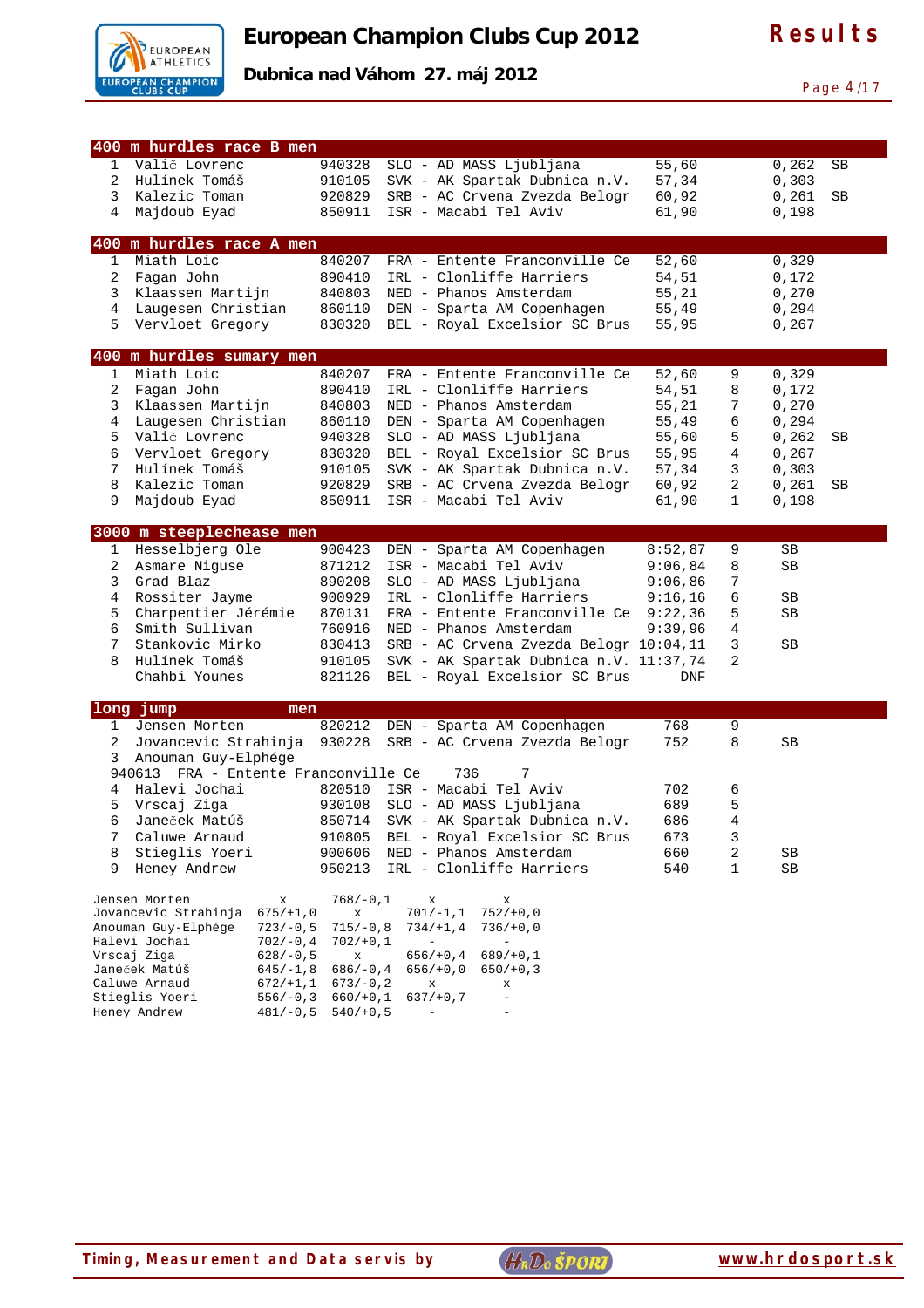

Page 5/17

| triple jump                      | men                 |                                               |                   |                                      |                          |                          |                          |                          |                                 |          |                          |           |     |
|----------------------------------|---------------------|-----------------------------------------------|-------------------|--------------------------------------|--------------------------|--------------------------|--------------------------|--------------------------|---------------------------------|----------|--------------------------|-----------|-----|
| Halevi Jochai<br>1               |                     | 820510                                        |                   | ISR - Macabi Tel Aviv                |                          |                          |                          |                          | 16,35                           |          | 9                        |           |     |
| 2<br>Moller Anders               |                     | 770905                                        |                   | DEN - Sparta AM Copenhagen           |                          |                          |                          |                          | 15,59                           |          | 8                        |           |     |
| 3<br>Sivic Jure                  |                     |                                               |                   | SLO - AD MASS Ljubljana              |                          |                          |                          |                          |                                 |          | 7                        |           |     |
|                                  |                     | 870731                                        |                   |                                      |                          |                          |                          |                          | 14,43                           |          |                          |           |     |
| 4<br>Diatta Ibrahim              |                     | 780605                                        |                   | FRA - Entente Franconville Ce        |                          |                          |                          |                          | 13,97                           |          | 6                        |           |     |
| 5<br>Caluwe Arnaud               |                     | 910805                                        |                   | BEL - Royal Excelsior SC Brus        |                          |                          |                          |                          | 13,33                           |          | 5                        |           |     |
| 6<br>Bojovic Miroslav            |                     | 870318                                        |                   | SRB - AC Crvena Zvezda Belogr        |                          |                          |                          |                          | 13,11                           |          | 4                        |           |     |
| 7<br>Bouwman Maarten             |                     | 840501                                        |                   | NED - Phanos Amsterdam               |                          |                          |                          |                          | 12,96                           |          | 3                        |           |     |
| 8<br>Mokráš Juraj                |                     | 901228                                        |                   | SVK - AK Spartak Dubnica n.V.        |                          |                          |                          |                          | 12,68                           |          | $\overline{2}$           |           |     |
| Dorina Thomas                    |                     | 740420                                        |                   | IRL - Clonliffe Harriers             |                          |                          |                          |                          |                                 | NΜ       |                          |           |     |
|                                  |                     |                                               |                   |                                      |                          |                          |                          |                          |                                 |          |                          |           |     |
|                                  | $16, 15/-0, 7$      |                                               |                   |                                      |                          |                          |                          |                          |                                 |          |                          |           |     |
| Halevi Jochai<br>Moller Anders   |                     |                                               | $16,35/-1,2$      | x                                    |                          | х                        |                          |                          |                                 |          |                          |           |     |
|                                  | $15, 31/+0, 4$      |                                               | $15, 10/-1, 1$    | 14,62/-0,1                           |                          | $15, 59/-0, 9$           |                          |                          |                                 |          |                          |           |     |
| Sivic Jure<br>Diatta Ibrahim     | x                   |                                               | X                 | x<br>$13, 41/-0, 5$                  |                          | $14, 43/-2, 4$           |                          |                          |                                 |          |                          |           |     |
|                                  | x                   |                                               | x                 |                                      |                          | $13,97/+0,2$             |                          |                          |                                 |          |                          |           |     |
| Caluwe Arnaud                    | $12,88/-1,3$        |                                               | $13, 33/ - 1, 5$  | х                                    |                          | х                        |                          |                          |                                 |          |                          |           |     |
| Bojovic Miroslav                 | $11,65/+0,2$        |                                               | X                 | $11, 52/-2, 2$                       |                          | $13, 11/+0, 1$           |                          |                          |                                 |          |                          |           |     |
| Bouwman Maarten                  | $12,79/-1,0$        |                                               | $12,96/-0,5$      | $\overline{\phantom{a}}$             |                          | $\overline{\phantom{a}}$ |                          |                          |                                 |          |                          |           |     |
| Mokráš Juraj                     | $12,68/+0,1$        |                                               | $12,63/+0,5$      | x                                    |                          | х                        |                          |                          |                                 |          |                          |           |     |
| Dorina Thomas                    | х                   |                                               | х                 | x                                    |                          | X                        |                          |                          |                                 |          |                          |           |     |
|                                  |                     |                                               |                   |                                      |                          |                          |                          |                          |                                 |          |                          |           |     |
| high jump                        | men                 |                                               |                   |                                      |                          |                          |                          |                          |                                 |          |                          |           |     |
| Kroytor Dmitry<br>1              |                     | 930218                                        |                   | ISR - Macabi Tel Aviv                |                          |                          |                          |                          | 220                             |          | 9                        |           |     |
| 2<br>Todosijevic Milo            |                     | 830308                                        |                   | SRB - AC Crvena Zvezda Belogr        |                          |                          |                          |                          | 214                             |          | 7,5                      | SB        |     |
| Kabelka Michal                   |                     | 850204                                        |                   | SVK - AK Spartak Dubnica n.V.        |                          |                          |                          |                          | 214                             |          | 7,5                      |           |     |
| Zidar Luka<br>4                  |                     | 900909                                        |                   | SLO - AD MASS Ljubljana              |                          |                          |                          |                          | 204                             |          | 6                        |           |     |
|                                  |                     |                                               |                   |                                      |                          |                          |                          |                          |                                 |          |                          |           |     |
| Heney Andrew<br>5                |                     | 950213                                        |                   | IRL - Clonliffe Harriers             |                          |                          |                          |                          | 200                             |          | 5                        | SB        |     |
| Wuillaume Laurent<br>6           |                     | 891205                                        |                   | BEL - Royal Excelsior SC Brus        |                          |                          |                          |                          | 195                             |          | 4                        | $=$ SB    |     |
| 7<br>Strom Emil                  |                     | 930226                                        |                   | DEN - Sparta AM Copenhagen           |                          |                          |                          |                          | 190                             |          | 3                        | $=$ SB    |     |
| Bretveld Bastiaan<br>8           |                     | 890525                                        |                   | NED - Phanos Amsterdam               |                          |                          |                          |                          | 180                             |          | 1, 5                     |           |     |
| San Miguel Denis                 |                     | 860422                                        |                   | FRA - Entente Franconville Ce        |                          |                          |                          |                          | 180                             |          | 1, 5                     |           |     |
|                                  |                     |                                               |                   |                                      |                          |                          |                          |                          |                                 |          |                          |           |     |
|                                  | 170                 | 180<br>185                                    | 190               | 195<br>200                           | 204                      | 208                      | 211                      | 214                      | 217                             | 220      |                          |           |     |
|                                  |                     |                                               |                   |                                      |                          |                          |                          |                          |                                 |          | 228                      |           |     |
|                                  |                     | ÷<br>$\equiv$                                 | $\qquad \qquad -$ | $\equiv$<br>$\qquad \qquad -$        | $\qquad \qquad -$        | $\circ$                  | $\circ$                  | $\circ$                  | $\overline{\phantom{a}}$        | XXO      | XXX                      |           |     |
| Kroytor Dmitry<br>Kabelka Michal |                     | $\overline{\phantom{0}}$<br>$\qquad \qquad -$ | $\circ$           | -<br>O                               | $\qquad \qquad -$        | $\circ$                  | $\qquad \qquad -$        | $\circ$                  | XXX                             |          |                          |           |     |
|                                  |                     | $\qquad \qquad -$<br>$\overline{\phantom{0}}$ | $\circ$           |                                      |                          |                          |                          | $\circ$                  |                                 |          |                          |           |     |
| Todosijevic Milo                 | $\equiv$            | $\circ$<br>$\overline{\phantom{a}}$           | $\circ$           | $\circ$<br>$\circ$<br>XO             | $\circ$<br>$\circ$       | $\circ$                  | $\circ$                  |                          | XXX                             |          |                          |           |     |
| Zidar Luka                       | $\qquad \qquad -$   | $\overline{\phantom{0}}$<br>XO                |                   | $\circ$<br>$\circ$                   | XXX                      | XXX                      |                          |                          |                                 |          |                          |           |     |
| Heney Andrew                     |                     |                                               | $\circ$           | $\circ$                              |                          |                          |                          |                          |                                 |          |                          |           |     |
| Wuillaume Laurent                | $\circ$             | $\circ$<br>$\circ$                            | XXO               | $\circ$<br>XXX                       |                          |                          |                          |                          |                                 |          |                          |           |     |
| Strom Emil                       | $\circ$<br>$\equiv$ | XO<br>$\circ$                                 | XXO               | XXX                                  |                          |                          |                          |                          |                                 |          |                          |           |     |
| Bretveld Bastiaan                |                     | XO<br>XXX                                     |                   |                                      |                          |                          |                          |                          |                                 |          |                          |           |     |
| San Miguel Denis                 | O                   | XO<br>XXX                                     |                   |                                      |                          |                          |                          |                          |                                 |          |                          |           |     |
|                                  |                     |                                               |                   |                                      |                          |                          |                          |                          |                                 |          |                          |           |     |
| pole vault                       | men                 |                                               |                   |                                      |                          |                          |                          |                          |                                 |          |                          |           |     |
| 1<br>Jorgensen Rasmus            |                     | 89                                            |                   | DEN - Sparta AM Copenhagen           |                          |                          |                          |                          | 520                             |          | 9                        |           |     |
| 2<br>Bataillon Jérémy            |                     |                                               |                   | FRA - Entente Franconville Ce        |                          |                          |                          |                          | 500                             |          | 8                        | <b>SB</b> |     |
| 3<br>Donegan David               |                     | 800410                                        |                   | IRL - Clonliffe Harriers             |                          |                          |                          |                          | 480                             |          | 7                        |           |     |
| 4<br>Zmoray Ján                  |                     | 910516                                        |                   | SVK - AK Spartak Dubnica n.V.        |                          |                          |                          |                          | 470                             |          | 6                        |           |     |
| Karni Ehud<br>5                  |                     | 830912                                        |                   | ISR - Macabi Tel Aviv                |                          |                          |                          |                          | 460                             |          | 5                        |           |     |
| 6<br>Rupar Matej                 |                     | 86                                            |                   | SLO - AD MASS Ljubljana              |                          |                          |                          |                          | 460                             |          | 4                        |           |     |
| 7                                |                     |                                               |                   |                                      |                          |                          |                          |                          |                                 |          | 3                        |           |     |
| Vries de Ruud                    |                     | 820422                                        |                   | NED - Phanos Amsterdam               |                          |                          |                          |                          | 430                             |          |                          | $=$ SB    |     |
| Vandecapelle Mattijs<br>8        |                     | 890303                                        |                   | BEL - Royal Excelsior SC Brus        |                          |                          |                          |                          | 420                             |          | 2                        |           |     |
| Sarovic Darko                    |                     | 900516                                        |                   | SRB - AC Crvena Zvezda Belogr        |                          |                          |                          |                          |                                 | DNP      |                          |           |     |
|                                  |                     |                                               |                   |                                      |                          |                          |                          |                          |                                 |          |                          |           |     |
|                                  | 380                 | 400<br>420                                    | 430               | 440<br>450                           | 460                      | 470                      | 480                      | 490                      | 500<br>$\overline{\phantom{0}}$ | 505      | 510                      | 520       | 540 |
| Jorgensen Rasmus                 |                     |                                               |                   | $\overline{\phantom{0}}$             | $\overline{\phantom{0}}$ |                          | $\overline{\phantom{0}}$ | O                        |                                 |          | $\overline{\phantom{0}}$ | XXO       | XXX |
| Bataillon Jérémy                 |                     | $\overline{\phantom{0}}$                      |                   | O                                    | XO                       |                          | $\circ$                  | $\qquad \qquad -$        | XXO                             | $\equiv$ | XXX                      |           |     |
| Donegan David                    | $\circ$<br>÷        |                                               |                   | $\overline{\phantom{0}}$             | XO                       | $\qquad \qquad -$        | XXO                      | $\overline{\phantom{m}}$ | $X - -$                         | XX       |                          |           |     |
| Zmoray Ján                       |                     | XO<br>$\overline{\phantom{0}}$                |                   | $\circ$<br>-<br>$\frac{1}{2}$        | $\circ$                  | $\circ$                  | XXX                      |                          |                                 |          |                          |           |     |
| Karni Ehud                       | $\equiv$            | ÷,                                            | -                 | XO<br>$\overline{\phantom{0}}$<br>XO | O<br>XO                  | XXX<br>XXX               |                          |                          |                                 |          |                          |           |     |
| Rupar Matej<br>Vries de Ruud     | $\circ$             | XXO<br>XO                                     | XXO               | XXX                                  |                          |                          |                          |                          |                                 |          |                          |           |     |

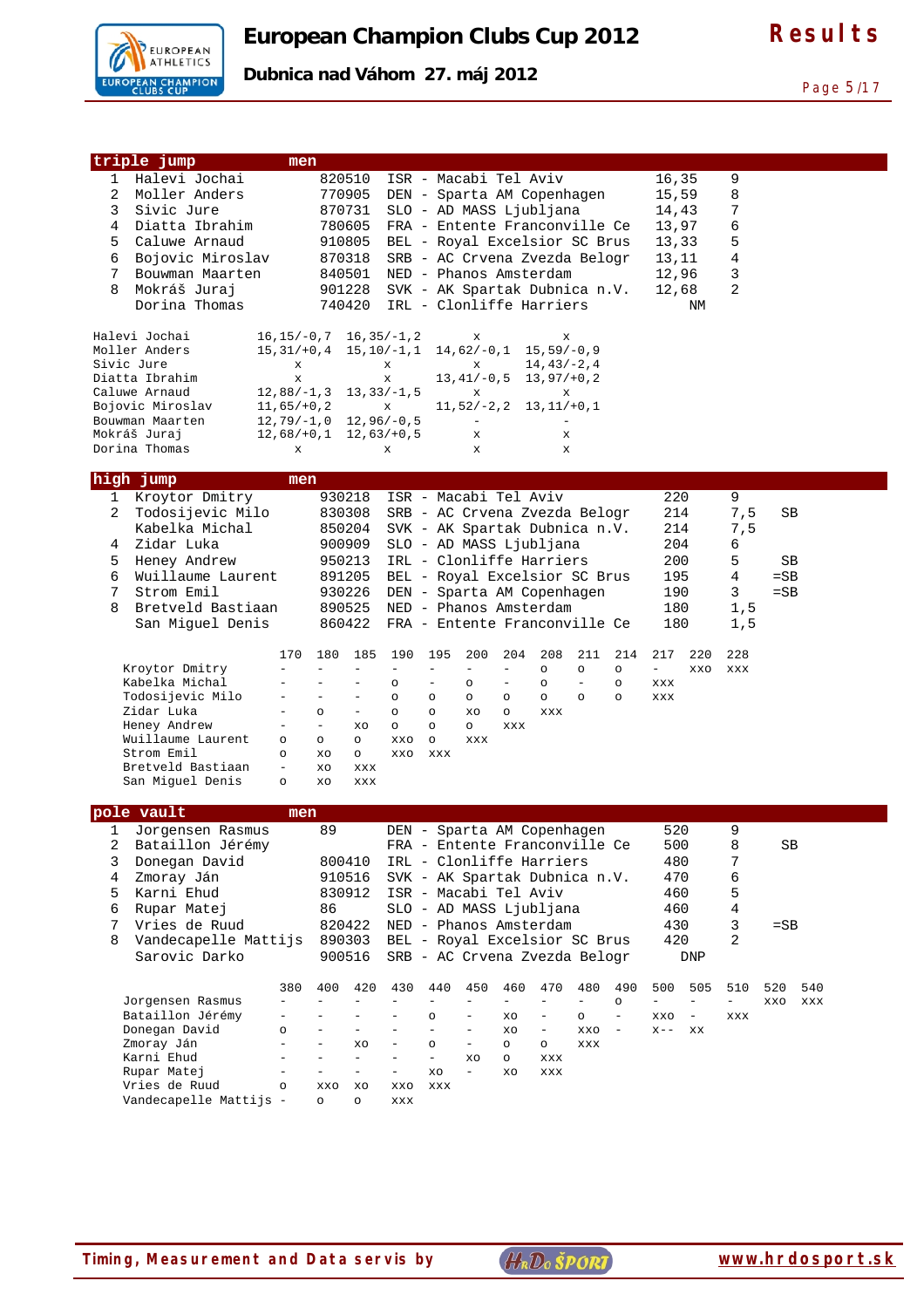

Page 6/17

| Dubnica nad Váhom 27. máj 2012 |  |
|--------------------------------|--|
|--------------------------------|--|

|                     | shot put                                                      | men                  |                                           |                                                          |                |                   |          |
|---------------------|---------------------------------------------------------------|----------------------|-------------------------------------------|----------------------------------------------------------|----------------|-------------------|----------|
| 1<br>2              | Christensen Kim                                               | 840401               |                                           | DEN - Sparta AM Copenhagen                               | 19,20          | 9                 |          |
| 3                   | Cronie Patrik<br>Rauktys Tomas                                | 891105<br>850413     |                                           | NED - Phanos Amsterdam<br>IRL - Clonliffe Harriers       | 18,05<br>16,59 | 8<br>7            | SВ       |
| 4                   | Vrielynck Julien                                              | 840210               |                                           | FRA - Entente Franconville Ce                            | 15,98          | 6                 |          |
| 5                   | Mrcenovic Aleksandar                                          | 940130               |                                           | SRB - AC Crvena Zvezda Belogr                            | 14,87          | 5                 | SВ       |
| 6                   | Žitňanský Jaroslav                                            | 710218               |                                           | SVK - AK Spartak Dubnica n.V.                            | 14,53          | 4                 |          |
| 7                   | Zupanic Blaz                                                  | 950406               |                                           | SLO - AD MASS Ljubljana                                  | 13,97          | 3                 |          |
| 8<br>9              | Guillaume Jonathan<br>Ben-Shohan Shlomi                       | 920507               |                                           | BEL - Royal Excelsior SC Brus<br>ISR - Macabi Tel Aviv   | 13,79          | 2<br>$\mathbf{1}$ |          |
|                     |                                                               | 780411               |                                           |                                                          | 13,33          |                   |          |
|                     | Christensen Kim                                               | 18,38                | 18,97<br>19,20                            | 19,11                                                    |                |                   |          |
|                     | Cronie Patrik                                                 | 17,74                | 18,05<br>$\mathbf x$                      | X                                                        |                |                   |          |
|                     | Rauktys Tomas<br>Vrielynck Julien                             | 16,25<br>15,98       | 16,59<br>$\mathbf x$<br>$\mathbf{x}$<br>x | $\mathbf{x}$<br>$\mathbf x$                              |                |                   |          |
|                     | Mrcenovic Aleksandar                                          | 14,46                | 14,74<br>x                                | 14,87                                                    |                |                   |          |
|                     | Žitňanský Jaroslav                                            | $\mathbf x$          | 13,93<br>14,23                            | 14,53                                                    |                |                   |          |
|                     | Zupanic Blaz<br>Guillaume Jonathan                            | 13,97<br>12,70       | 13,31<br>13,93<br>13,79<br>$\mathbf x$    | $\mathbf x$<br>13,48                                     |                |                   |          |
|                     | Ben-Shohan Shlomi                                             | 12,77                | 12,93<br>13,33                            | x                                                        |                |                   |          |
|                     |                                                               |                      |                                           |                                                          |                |                   |          |
| discus              |                                                               | men                  |                                           |                                                          |                |                   |          |
| 1<br>$\overline{a}$ | Person Maarten<br>Tiercelin Jean-Bapti                        | 870315<br>970201     |                                           | NED - Phanos Amsterdam<br>FRA - Entente Franconville Ce  | 58,61<br>52,15 | 9<br>8            |          |
| 3                   | Rauktys Tomas                                                 | 850413               |                                           | IRL - Clonliffe Harriers                                 | 51,58          | 7                 | SВ       |
| 4                   | Žitňanský Jaroslav                                            | 710218               |                                           | SVK - AK Spartak Dubnica n.V.                            | 46,24          | 6                 |          |
| 5                   | Ellegaard Andreas                                             | 930403               |                                           | DEN - Sparta AM Copenhagen                               | 45,26          | 5                 |          |
| 6                   | Lior Pereyz                                                   | 731221               |                                           | ISR - Macabi Tel Aviv                                    | 43,51          | 4                 |          |
| 7                   | Hoffman Nils                                                  | 861003               |                                           | BEL - Royal Excelsior SC Brus                            | 40,35          | 3                 | SВ       |
| 8<br>9              | Mrcenovic Aleksandar<br>Zupanic Blaz                          | 940130<br>950406     |                                           | SRB - AC Crvena Zvezda Belogr<br>SLO - AD MASS Ljubljana | 39,59<br>37,15 | 2<br>1            | SB<br>SB |
|                     |                                                               |                      |                                           |                                                          |                |                   |          |
|                     | Person Maarten                                                | 52,37                | 57,27<br>58,61                            | x                                                        |                |                   |          |
|                     | Tiercelin Jean-Bapti<br>Rauktys Tomas                         | 52,15<br>51,58       | 50,18<br>$\mathbf x$<br>51,49<br>x        | x<br>$\mathbf x$                                         |                |                   |          |
|                     | Žitňanský Jaroslav                                            | 44,60                | 46,24<br>x                                | x                                                        |                |                   |          |
|                     | Ellegaard Andreas                                             | 45,26                | x<br>x                                    | 43,71                                                    |                |                   |          |
|                     | Lior Pereyz<br>Hoffman Nils                                   | $\mathbf x$<br>38,66 | 35,31<br>x<br>40,35<br>39,12              | 43,51<br>39,70                                           |                |                   |          |
|                     | Mrcenovic Aleksandar                                          | $\mathbf x$          | 36,75<br>$\mathbf x$                      | 39,59                                                    |                |                   |          |
|                     | Zupanic Blaz                                                  | 37,15                | 32,49<br>x                                | $\overline{\phantom{a}}$                                 |                |                   |          |
| javelin             |                                                               | men                  |                                           |                                                          |                |                   |          |
| 1                   | Durechou Killian                                              | 920815               |                                           | FRA - Entente Franconville Ce                            | 72,31          | 9                 |          |
|                     | 2 Kranjc Matija                                               |                      |                                           | 840612 SLO - AD MASS Ljubljana                           | 70,73          | 8                 |          |
| 3                   | Torok Krisztian                                               | 870504               |                                           | SVK - AK Spartak Dubnica n.V.                            | 69,97          | 7                 |          |
| 4                   | Fingert Alexander                                             | 650501               |                                           | ISR - Macabi Tel Aviv                                    | 55,77          | 6                 |          |
| 5                   | Slipsager Jacob                                               | 940213               |                                           | DEN - Sparta AM Copenhagen                               | 53,06          | 5                 |          |
|                     | 6 Radosavljevic Marko<br>920716 SRB - AC Crvena Zvezda Belogr |                      |                                           | 52,77<br>4                                               |                |                   |          |
| 7                   | Bernard Tom                                                   |                      |                                           | 930912 BEL - Royal Excelsior SC Brus                     | 48,46          | 3                 |          |
| 8                   | Kiwan Bary                                                    | 830505               |                                           | IRL - Clonliffe Harriers                                 | 47,55          | 2                 |          |
| 9                   | Ormond, van Bas                                               |                      |                                           | 830301 NED - Phanos Amsterdam                            | 43,40          | 1                 | SB       |
|                     | Durechou Killian                                              | 72,31                | x<br>$\mathbf x$                          | x                                                        |                |                   |          |
|                     | Kranjc Matija                                                 | 70,73                | 68,31<br>$\mathbf x$                      | 69,23                                                    |                |                   |          |
|                     | Torok Krisztian                                               | 66,88                | 69,97<br>66,10                            | 68,50                                                    |                |                   |          |
|                     | Fingert Alexander<br>Slipsager Jacob                          | 55,10<br>53,06       | 55,67<br>x<br>51,94<br>X                  | 55,77<br>$\mathbf x$                                     |                |                   |          |
|                     | Radosavljevic Marko                                           | 47,69                | 47,75<br>52,77                            | x                                                        |                |                   |          |
|                     | Bernard Tom                                                   | 43,01                | 43,37<br>x                                | 48,46                                                    |                |                   |          |
|                     | Kiwan Bary<br>Ormond, van Bas                                 | 47,06<br>43,40       | 47,55<br>x<br>42,36<br>$\mathbf x$        | x<br>41,13                                               |                |                   |          |
|                     |                                                               |                      |                                           |                                                          |                |                   |          |
|                     |                                                               |                      |                                           |                                                          |                |                   |          |
|                     |                                                               |                      |                                           |                                                          |                |                   |          |
|                     |                                                               |                      |                                           |                                                          |                |                   |          |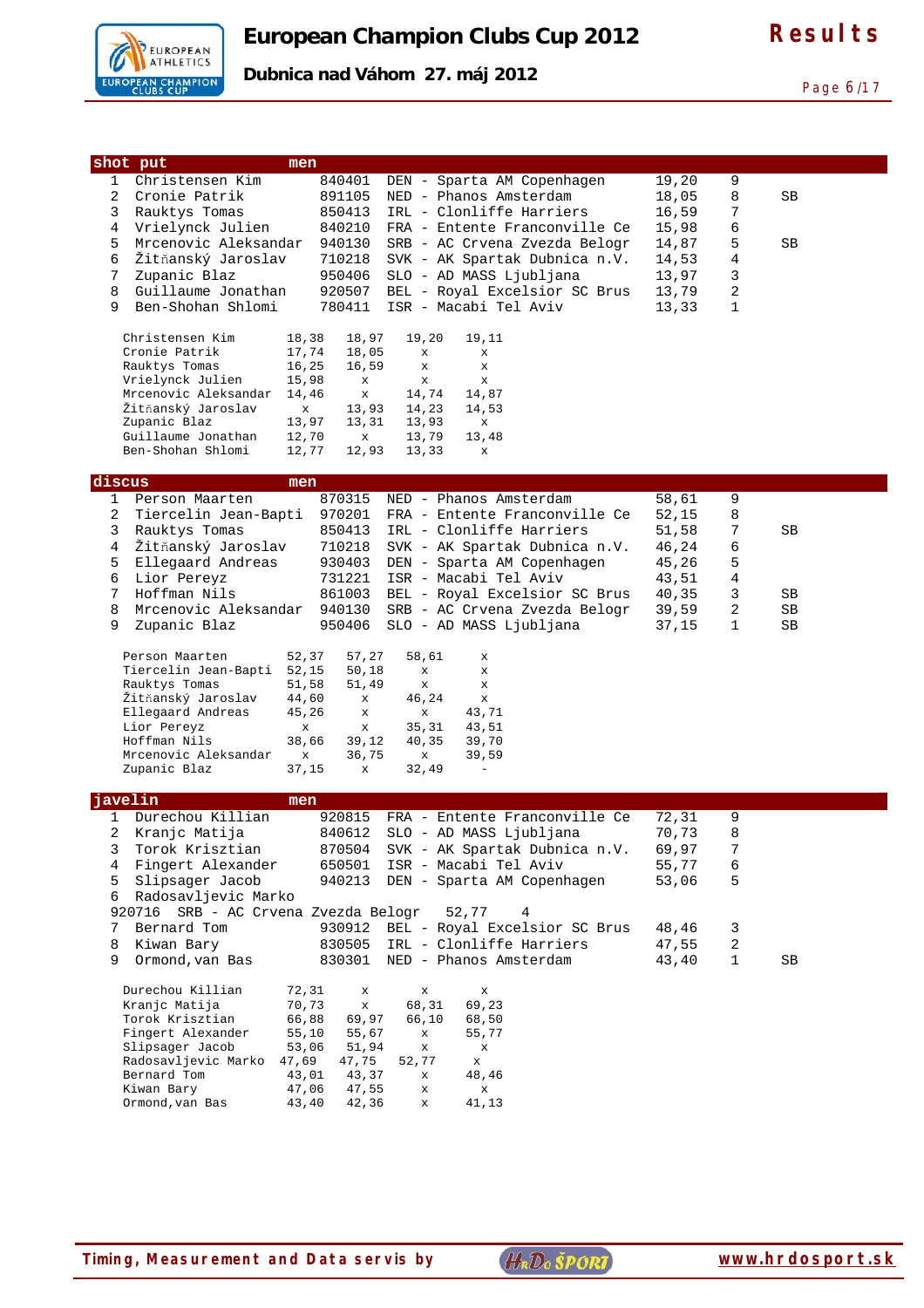

| hammer, |                                               | men          |              |              |                               |       |   |     |  |
|---------|-----------------------------------------------|--------------|--------------|--------------|-------------------------------|-------|---|-----|--|
|         | 1 Boisrond Olivier                            |              | 850217       |              | FRA - Entente Franconville Ce | 68,08 | 9 |     |  |
| 2.      | Daniš Branislav                               |              | 841220       |              | SVK - AK Spartak Dubnica n.V. | 65,60 | 8 | SB. |  |
| 3       | Plesko Nejc                                   |              | 92 — 10      |              | SLO - AD MASS Ljubljana       | 61,07 | 7 |     |  |
| 4       | Person Maarten                                |              | 870315       |              | NED - Phanos Amsterdam        | 60,15 | 6 |     |  |
| 5.      | Zaginayko Viktor                              | 840914       |              |              | ISR - Macabi Tel Aviv         | 58,08 | 5 |     |  |
| 6       | Corlin Simone                                 | 76           |              |              | DEN - Sparta AM Copenhagen    | 56,95 | 4 |     |  |
| 7       | White Podraig                                 |              |              |              | IRL - Clonliffe Harriers      | 56,13 | 3 |     |  |
| 8       | Bernard Tom                                   |              | 930912       |              | BEL - Royal Excelsior SC Brus | 44,24 | 2 |     |  |
| 9       | Radosavljevic Marko                           |              |              |              |                               |       |   |     |  |
|         | 920716  SRB - AC Crvena Zvezda Belogr   16,93 |              |              |              | 1                             |       |   |     |  |
|         |                                               |              |              |              |                               |       |   |     |  |
|         | Boisrond Olivier                              | $\mathbf x$  | 66,32        | 68,08        | 66,86                         |       |   |     |  |
|         | Daniš Branislav                               | $\mathbf x$  |              | 65,60 x      | $\mathbf{x}$                  |       |   |     |  |
|         | Plesko Nejc                                   | $\mathbf{x}$ |              | 49,25 x      | 61,07                         |       |   |     |  |
|         | Person Maarten                                | 56,12        | 60,15        | $\mathbf{x}$ | $\mathbf{x}$                  |       |   |     |  |
|         | Zaginayko Viktor                              | 52,31        | $\mathbf{x}$ | 58,08        | $\mathbf{x}$                  |       |   |     |  |
|         | Corlin Simone                                 | 54,48        | 56,95        | $\mathbf{x}$ | $\mathbf{x}$                  |       |   |     |  |
|         | White Podraig                                 | 56,06        | $\mathbf{x}$ | 56,13        | $\mathbf{x}$                  |       |   |     |  |
|         | Bernard Tom                                   | 40,23        | 42,17        | 44,24        | $\mathbf{x}$                  |       |   |     |  |
|         | Radosavljevic Marko                           | 16,93        | $\sim$       |              |                               |       |   |     |  |

| $4 \times 100$ m race B | men                           |       |       |
|-------------------------|-------------------------------|-------|-------|
| 1 BEL                   | BEL - Royal Excelsior SC Brus | 42,60 | 0.267 |
| 2 NED                   | NED - Phanos Amsterdam        | 42.96 | 0,135 |
| 3 SRB                   | SRB - AC Crvena Zvezda Belogr | 43.06 | 0.376 |
| TRT.                    | IRL - Clonliffe Harriers      | 43.76 | 0.203 |

| $4 \times 100$ m race A<br>men |                               |       |       |
|--------------------------------|-------------------------------|-------|-------|
| FRA                            | FRA - Entente Franconville Ce | 41.04 | 0.235 |
| DEN                            | DEN - Sparta AM Copenhagen    | 41.19 | 0,161 |
| ISR                            | ISR - Macabi Tel Aviv         | 41.31 | 0,259 |
| 4 SLO                          | SLO - AD MASS Ljubljana       | 42,22 | 0,167 |
| 5 SVK                          | SVK - AK Spartak Dubnica n.V. | 42,49 | 0,304 |

|    | $4 \times 100$ m sumary | men |                               |       |    |       |
|----|-------------------------|-----|-------------------------------|-------|----|-------|
|    | FRA                     |     | FRA - Entente Franconville Ce | 41.04 | 9  | 0,235 |
|    | DEN                     |     | DEN - Sparta AM Copenhagen    | 41,19 | 8  | 0.161 |
|    | ISR                     |     | ISR - Macabi Tel Aviv         | 41,31 |    | 0,259 |
| 4  | <b>SLO</b>              |     | SLO - AD MASS Ljubljana       | 42,22 | 6  | 0.167 |
| 5. | SVK                     |     | SVK - AK Spartak Dubnica n.V. | 42,49 | 5  | 0,304 |
| 6  | BEL                     |     | BEL - Royal Excelsior SC Brus | 42,60 | 4  | 0.267 |
|    | <b>NED</b>              |     | NED - Phanos Amsterdam        | 42,96 | 3  | 0.135 |
| 8  | <b>SRB</b>              |     | SRB - AC Crvena Zvezda Belogr | 43,06 | -2 | 0,376 |
| 9  | IRL                     |     | IRL - Clonliffe Harriers      | 43,76 |    | 0,203 |

BEL - Bux Anthony, Khodja Brahim, Moral Miguel, Wuillaume Laurent

DEN - Wolfgang Jacob, Nicklus Hyde,Kalisz Mike, Jensen Morten,

FRA - Chalus Pierre, Naprix Bruno, Naprix Loic, Delmstrne Thomas

IRL - Daran Daniel, Laffey John, Pike Keith,Donohue Ciaran

ISR - Aranov Alexander, Bar-Joshua Micael, Barskiy Dmitri, Sender Balon Tzvi

NED - Kaj Emanuel, Looze Raif, Charlemagne Chris, Bouwmna Maerten

SLO - Žontar Luka, Jeras Jernej, Končina Luka ,Žumer Jan,

SRB - Jovancevic Starhinja, Djordje Novakovic, Gasi Suad, Šarovic Darko,

SVK - Noskovič Ladislav, Mokráš Juraj, Šatka Daniel, Švondrk Jozef

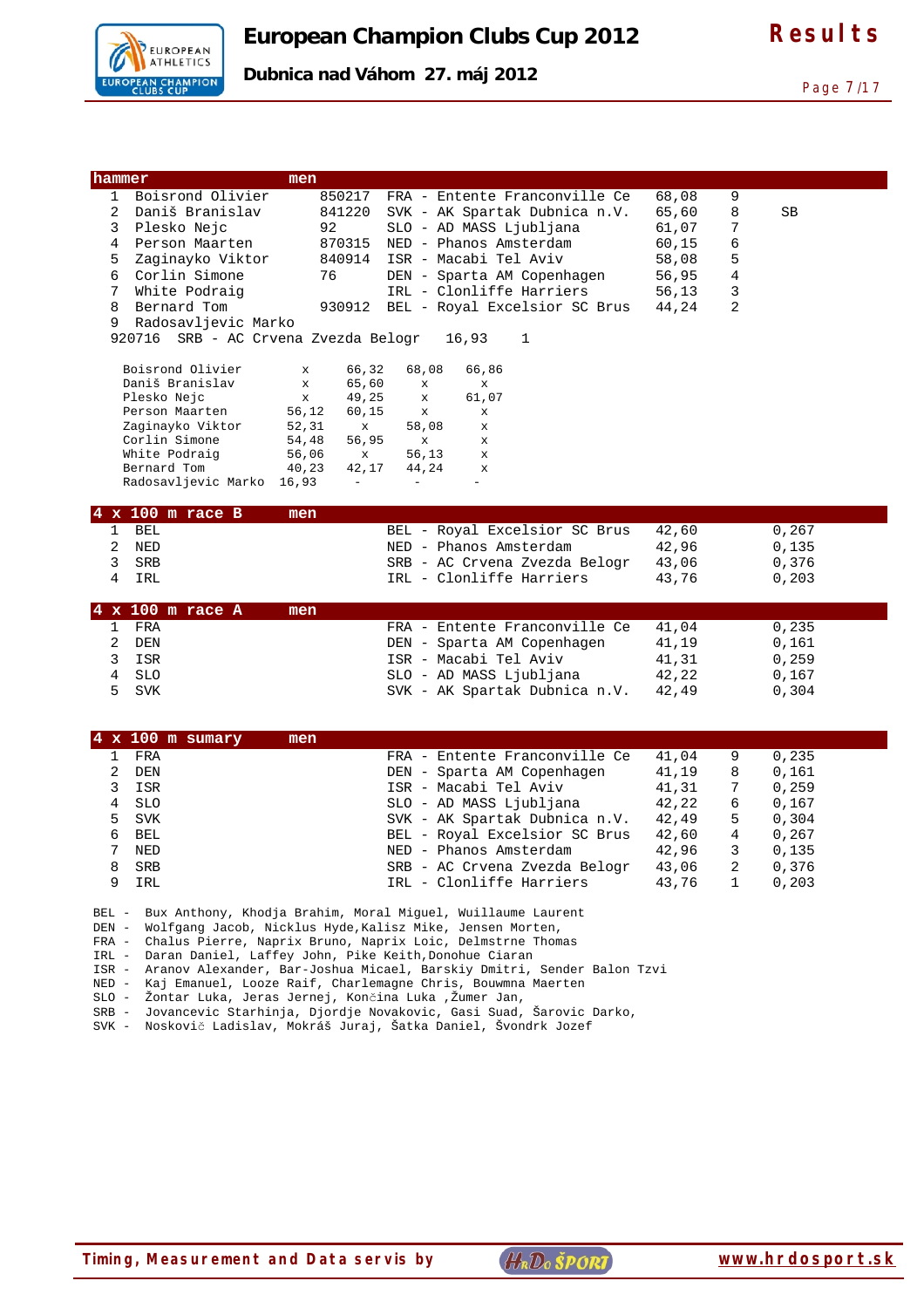

**Dubnica nad Váhom 27. máj 2012** 

Page 8/17

|            | $4 \times 400$ m race B | men |                               |         |              |        |
|------------|-------------------------|-----|-------------------------------|---------|--------------|--------|
| 1          | <b>BEL</b>              |     | BEL - Royal Excelsior SC Brus | 3:18,90 |              | 0, 255 |
| 2          | IRL                     |     | IRL - Clonliffe Harriers      | 3:26,88 |              | 0,157  |
| 3          | <b>SRB</b>              |     | SRB - AC Crvena Zvezda Belogr | 3:27,34 |              | 0,342  |
|            |                         |     |                               |         |              |        |
| 4          | NED                     |     | - Phanos Amsterdam<br>NED     | 3:38,47 |              | 0,250  |
|            |                         |     |                               |         |              |        |
|            | $4 \times 400$ m race A | men |                               |         |              |        |
|            | ISR                     |     | ISR - Macabi Tel Aviv         | 3:14,26 |              | 0, 363 |
| 2          | FRA                     |     | FRA - Entente Franconville Ce | 3:15,42 |              | 0,389  |
| 3          | <b>DEN</b>              |     | DEN - Sparta AM Copenhagen    | 3:15,44 |              | 0,304  |
| 4          | <b>SLO</b>              |     | SLO - AD MASS Ljubljana       | 3:18,48 |              | 0,218  |
| 5          | SVK                     |     | SVK - AK Spartak Dubnica n.V. | 3:19,49 |              | 0,391  |
|            |                         |     |                               |         |              |        |
| $4 \times$ | 400 m sumary            | men |                               |         |              |        |
|            | ISR                     |     | ISR - Macabi Tel Aviv         | 3:14,26 | 9            | 0, 363 |
| 2          | FRA                     |     | FRA - Entente Franconville Ce | 3:15,42 | 8            | 0,389  |
| 3          | <b>DEN</b>              |     | DEN - Sparta AM Copenhagen    | 3:15,44 | 7            | 0,304  |
| 4          | <b>SLO</b>              |     | SLO - AD MASS Ljubljana       | 3:18,48 | 6            | 0,218  |
| 5          | <b>BEL</b>              |     | BEL - Royal Excelsior SC Brus | 3:18,90 | 5            | 0,255  |
| 6          | <b>SVK</b>              |     | SVK - AK Spartak Dubnica n.V. | 3:19,49 | 4            | 0,391  |
| 7          | IRL                     |     | IRL - Clonliffe Harriers      | 3:26,88 | 3            | 0,157  |
| 8          | <b>SRB</b>              |     | SRB - AC Crvena Zvezda Belogr | 3:27,34 | 2            | 0,342  |
| 9          | NED                     |     | NED - Phanos Amsterdam        | 3:38,47 | $\mathbf{1}$ | 0,250  |

BEL - Khodja Brahi, Vervloet Gregory, Balhan Pierre Antoine, Lins Sebastien

DEN - Ris Jaob, Lick Jensen, Strom Emil, Hyde Nicklas

FRA - Miath Loic, Aarrass Jamale, Antemer Jeffrey, Miyem Martial,

IRL - Donohue Ciaran, Brian Tobin, Laffey John, Fagan John

ISR - Majola Ruben, Muzrahi Bezalel, Emrani Dustin, Sanford Donald NED - Kai Emanuel, Gúl Joshua,Stieglis Yoeri, Charlemagne Cheis

SLO - Jeras Jernej, Lovrenc Valic, Končina Luka, Anton Manfreda

SRB - Vucic Predrag,Milenkovic Petar, Kalezic Toman, Radivoja Vasilije

SVK - Mokráš Juraj, Janeček Matúš, Štadler Patrik,Repčík Jozef

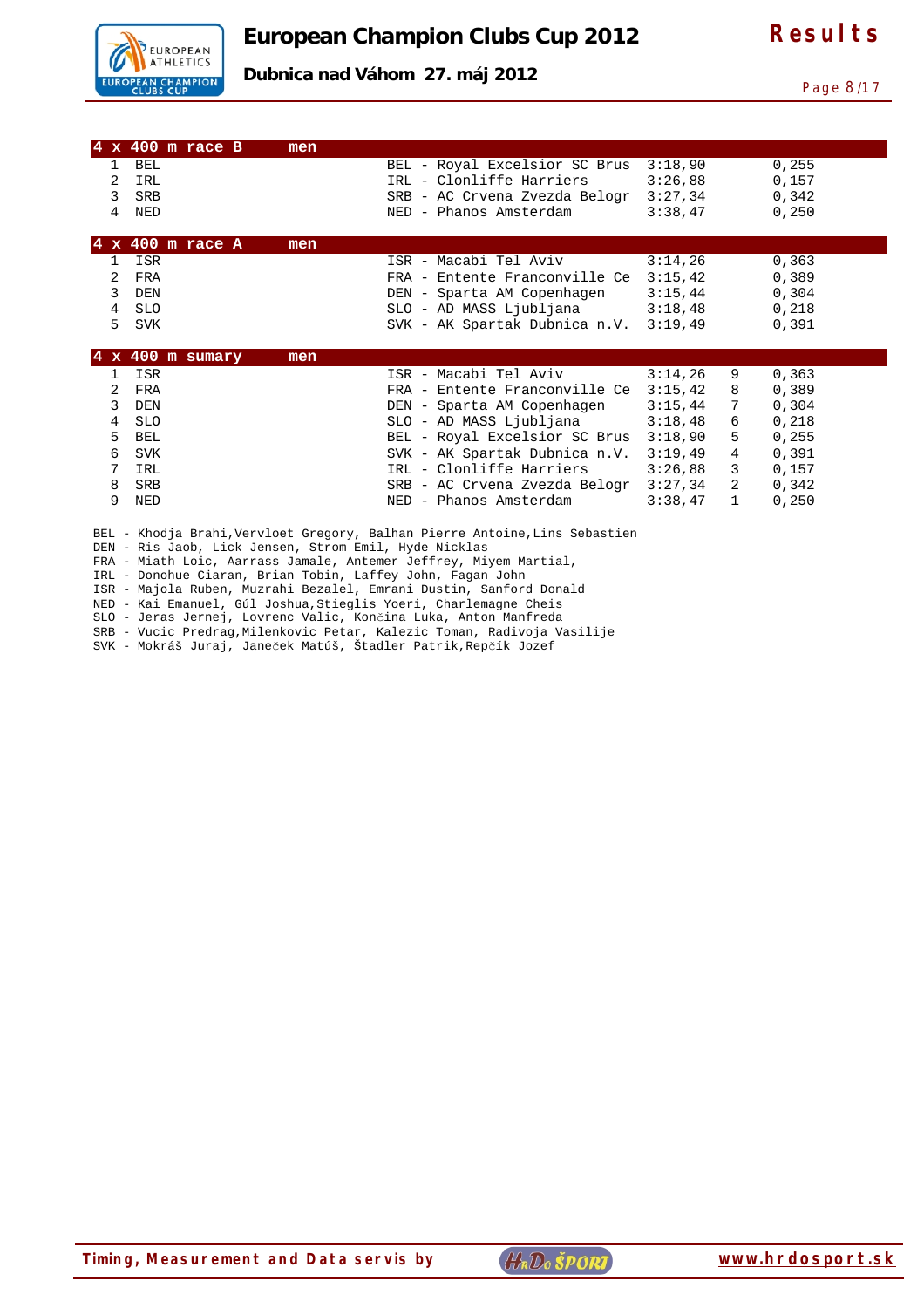

**Dubnica nad Váhom 27. máj 2012** 

Page 9/17

|                | $100$ m race B              | women  |                               |            |              |       |           |
|----------------|-----------------------------|--------|-------------------------------|------------|--------------|-------|-----------|
| $\mathbf{1}$   | Procházková Barbora         | 911213 | CZE - USK Praha               | 11,94      |              | 0,153 | SB        |
| $\overline{2}$ | Subotic Jelena              | 840709 | SRB - AC Crvena Zvezda Belogr | 12,04      |              | 0,165 | <b>SB</b> |
| 3              | Kalicanin Bojana            | 940316 | BIH - AK Borac Banjaluka      | 12,71      |              | 0,200 |           |
| 4              | Falkenberg Vera             | 950320 | SUI - LG Bern                 | 12,72      |              | 0,213 | <b>SB</b> |
|                |                             |        |                               |            |              |       |           |
|                | $w : +1.3 m/s$              |        |                               |            |              |       |           |
|                | $100$ m race A              | women  |                               |            |              |       |           |
| $\mathbf{1}$   | Tyson Abbi                  | 890705 | GBR - Birchfield Harriers Bir | 11,66      |              | 0,137 | <b>SB</b> |
| $\overline{a}$ | Sooriyaarachchi Anom 800421 |        | SVK - AK Spartak Dubnica n.V. | 11,69      |              | 0,135 |           |
| 3              | Strajnar Sara               | 890508 | SLO - AD MASS Ljubljana       | 11,82      |              | 0,180 |           |
| $\overline{4}$ | Jarder Erica                | 860402 | DEN - Sparta AM Copenhagen    | 11,98      |              | 0,165 |           |
| 5              | Rositzan Sandra             | 950429 | ISR - Macabi Reshon Lazion    | 13,49      |              | 0,188 |           |
|                | $w : -0.2 m/s$              |        |                               |            |              |       |           |
|                | 100 m sumary                | women  |                               |            |              |       |           |
| $\mathbf{1}$   | Tyson Abbi                  | 890705 | GBR - Birchfield Harriers Bir | 11,66      | 9            | 0,137 | SB        |
| $\overline{a}$ | Sooriyaarachchi Anom 800421 |        | SVK - AK Spartak Dubnica n.V. | 11,69      | 8            | 0,135 |           |
| 3              | Strajnar Sara               | 890508 | SLO - AD MASS Ljubljana       | 11,82      | 7            | 0,180 |           |
| 4              | Procházková Barbora         | 911213 | CZE - USK Praha               | 11,94      | 6            | 0,153 | SB        |
| 5              | Jarder Erica                | 860402 | DEN - Sparta AM Copenhagen    | 11,98      | 5            | 0,165 |           |
| 6              | Subotic Jelena              | 840709 | SRB - AC Crvena Zvezda Belogr | 12,04      | 4            | 0,165 | SB        |
| 7              | Kalicanin Bojana            | 940316 | BIH - AK Borac Banjaluka      | 12,71      | 3            | 0,200 |           |
| 8              | Falkenberg Vera             | 950320 | SUI - LG Bern                 | 12,72      | 2            | 0,213 | SB        |
| 9              | Rositzan Sandra             | 950429 | ISR - Macabi Reshon Lazion    | 13,49      | $\mathbf{1}$ | 0,188 |           |
|                | $100$ m race B              |        | women - extra race            |            |              |       |           |
| $\mathbf{1}$   | Russell Kylie               | 880323 | GBR - Birchfield Harriers Bir | 12,21      |              | 0,155 |           |
| 2              | Margolienová Martina 930826 |        | SVK - AK Spartak Dubnica n.V. | 12,80      |              | 0,145 |           |
| 3              | Ignjic Katarina             | 960327 | BIH - AK Borac Banjaluka      | 13,24      |              | 0,165 |           |
|                | 4 Rositsan Sandra           | 950429 | ISR - Macabi Reshon Lazion    | 13,37      |              | 0,156 |           |
| 5              | Schlatter Daniela           | 940322 | SUI - LG Bern                 | 13,48      |              | 0,187 |           |
|                | Landes Eden                 | 950901 | ISR - Macabi Reshon Lazion    | <b>DNP</b> |              |       |           |
|                | $w : +2.6 m/s$              |        |                               |            |              |       |           |
|                |                             |        |                               |            |              |       |           |
|                | $100$ m race A              |        | women - extra race            |            |              |       |           |

| 1 Strajnar Laura      | 930809 SLO - AD MASS Ljubljana       | 12,24 | $0,165$ SB |  |
|-----------------------|--------------------------------------|-------|------------|--|
| 2 Humpolíková Pavlína | 850522 CZE - USK Praha               | 12,25 | 0.171      |  |
| 3 Traóre Martha       | 950108 DEN - Sparta AM Copenhagen    | 12,32 | $0,135$ SB |  |
| 4 Milosavqević Milica | 920407 SRB - AC Crvena Zvezda Belogr | 12,52 | 0,178      |  |
| 5 Gorisek Pina        | 900217 SLO - AD MASS Ljubljana       | 12,75 | 0,142      |  |
| 6 Plešavská Barbora   | 950826 SVK - AK Spartak Dubnica n.V. | 13,04 | 0,152      |  |
|                       |                                      |       |            |  |

 $w : +1.8 m/s$ 

| 0,155         |
|---------------|
|               |
| 0,165<br>- SB |
| 0,171         |
| $0,135$ SB    |
| 0,178         |
| 0,142         |
| 0,145         |
| 0,152         |
| 0,165         |
| 0,156         |
| 0,187         |
|               |
|               |

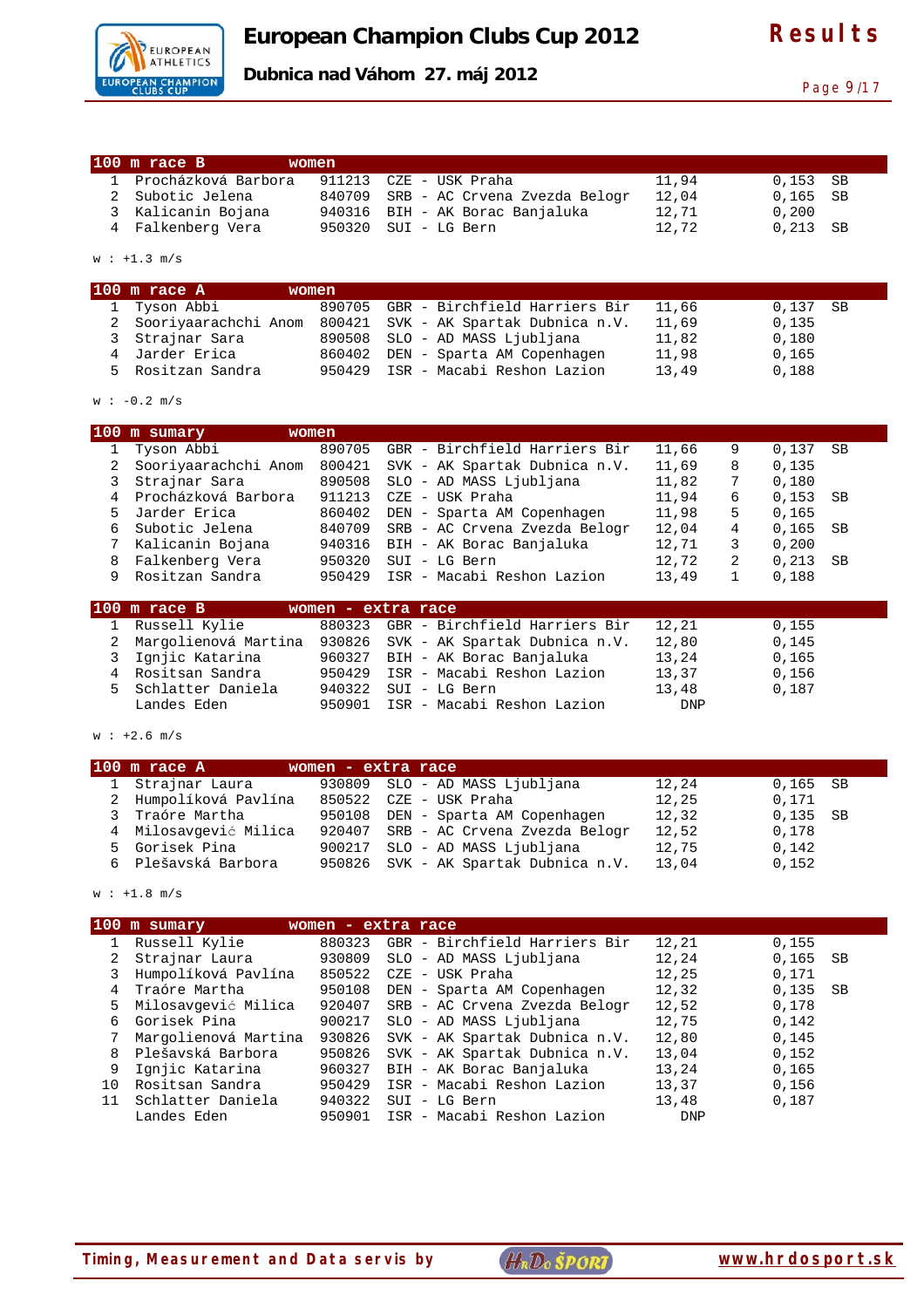

**Dubnica nad Váhom 27. máj 2012** 

Page 10/17

|                     | 200 m race B                        | women            |                                                                |                |              |                |           |
|---------------------|-------------------------------------|------------------|----------------------------------------------------------------|----------------|--------------|----------------|-----------|
| 1                   | Subotic Jelena                      | 840709           | SRB - AC Crvena Zvezda Belogr                                  | 25,13          |              | 0,208          | SB        |
| $\overline{2}$      | Kecman Ksenija                      | 890610           | BIH - AK Borac Banjaluka                                       | 25,17          |              | 0,284          | SB        |
| 3                   | Schlatter Daniela                   | 940322           | SUI - LG Bern                                                  | 26,94          |              | 0,177          | <b>SB</b> |
| 4                   | Peretz Paz                          | 961120           | ISR - Macabi Reshon Lazion                                     | 27,92          |              | 0,171          |           |
|                     |                                     |                  |                                                                |                |              |                |           |
|                     | $w : +2.4 m/s$                      |                  |                                                                |                |              |                |           |
|                     | $200$ m race A                      | women            |                                                                |                |              |                |           |
| 1                   | Zumer Kristina                      | 800202           | SLO - AD MASS Ljubljana                                        | 23,71          |              | 0,178          |           |
| $\overline{2}$      | Bartoníčková Jitka                  | 851222           | CZE - USK Praha                                                | 23,92          |              | 0,236          | SB        |
| 3                   | Sooriyaarachchi Anom                | 800421           | SVK - AK Spartak Dubnica n.V.                                  | 24,01          |              | 0,171          | SВ        |
| $\overline{4}$<br>5 | Olson Anna                          | 881116           | DEN - Sparta AM Copenhagen<br>GBR - Birchfield Harriers Bir    | 24,40          |              | 0,182          |           |
|                     | Cooksey Melinda                     | 840519           |                                                                | 24,49          |              | 0,184          |           |
|                     | $w : +3.9 m/s$                      |                  |                                                                |                |              |                |           |
|                     | 200 m sumary                        | women            |                                                                |                |              |                |           |
| 1                   | Zumer Kristina                      | 800202           | SLO - AD MASS Ljubljana                                        | 23,71          | 9            | 0,178          |           |
| 2                   | Bartoníčková Jitka                  | 851222           | CZE - USK Praha                                                | 23,92          | 8            | 0,236          | SВ        |
| 3                   | Sooriyaarachchi Anom                | 800421           | SVK - AK Spartak Dubnica n.V.                                  | 24,01          | 7            | 0,171          | SВ        |
| 4                   | Olson Anna                          | 881116           | DEN - Sparta AM Copenhagen                                     | 24,40          | 6            | 0,182          |           |
| 5                   | Cooksey Melinda                     | 840519           | GBR - Birchfield Harriers Bir                                  | 24,49          | 5            | 0,184          |           |
| 6                   | Subotic Jelena                      | 840709           | SRB - AC Crvena Zvezda Belogr                                  | 25,13          | 4            | 0,208          | SВ        |
| 7<br>8              | Kecman Ksenija<br>Schlatter Daniela | 890610<br>940322 | BIH - AK Borac Banjaluka<br>SUI - LG Bern                      | 25,17<br>26,94 | 3<br>2       | 0,284<br>0,177 | SВ<br>SB  |
| 9                   | Peretz Paz                          | 961120           | ISR - Macabi Reshon Lazion                                     | 27,92          | $\mathbf{1}$ | 0,171          |           |
|                     |                                     |                  |                                                                |                |              |                |           |
|                     | 400 m race B                        | women            |                                                                |                |              |                |           |
| $\mathbf{1}$        | Olson Anna                          | 881116           | DEN - Sparta AM Copenhagen                                     | 57,34          |              | 0,292          |           |
| $\overline{2}$<br>3 | Stainton Katie<br>Mani Ramona       | 861129<br>920423 | GBR - Birchfield Harriers Bir<br>SUI - LG Bern                 | 58,45<br>61,85 |              | 0,242<br>0,281 |           |
| 4                   | Vanyusheva Kristina                 | 890107           | ISR - Macabi Reshon Lazion                                     | 62,81          |              | 0,303          |           |
|                     |                                     |                  |                                                                |                |              |                |           |
|                     |                                     |                  |                                                                |                |              |                |           |
|                     | 400 m race A                        | women            |                                                                |                |              |                |           |
| 1                   | Bergrová Zuzana                     | 841124           | CZE - USK Praha                                                | 53,79          |              | 0,311          | <b>SB</b> |
| 2                   | Kecman Ksenija                      | 890610           | BIH - AK Borac Banjaluka                                       | 55,86          |              | 0,325          | SB        |
| 3                   | Ciric Maja                          | 891107           | SRB - AC Crvena Zvezda Belogr                                  | 56,34          |              | 0,319          | SВ        |
| 4<br>5              | Holleyová Andrea<br>Vrtacic Nina    | 890520<br>940428 | SVK - AK Spartak Dubnica n.V.                                  | 56,78          |              | 0,267<br>0,353 | SВ        |
|                     |                                     |                  | SLO - AD MASS Ljubljana                                        | 57,90          |              |                |           |
|                     | 400 m sumary                        | women            |                                                                |                |              |                |           |
| 1                   | Bergrová Zuzana                     | 841124           | CZE - USK Praha                                                | 53,79          | 9            | 0,311          | SB        |
| 2<br>3              | Kecman Ksenija                      | 890610           | BIH - AK Borac Banjaluka                                       | 55,86          | 8<br>7       | 0,325          | SB        |
| 4                   | Ciric Maja<br>Holleyová Andrea      | 891107<br>890520 | SRB - AC Crvena Zvezda Belogr<br>SVK - AK Spartak Dubnica n.V. | 56,34<br>56,78 | 6            | 0,319          | SВ<br>SB  |
| 5                   | Olson Anna                          | 881116           | DEN - Sparta AM Copenhagen                                     | 57,34          | 5            | 0,267<br>0,292 |           |
| 6                   | Vrtacic Nina                        | 940428           | SLO - AD MASS Ljubljana                                        | 57,90          | 4            | 0, 353         |           |
| 7                   | Stainton Katie                      | 861129           | GBR - Birchfield Harriers Bir                                  | 58,45          | 3            | 0,242          |           |
| 8                   | Mani Ramona                         | 920423           | SUI - LG Bern                                                  | 61,85          | 2            | 0,281          |           |
| 9                   | Vanyusheva Kristina                 | 890107           | ISR - Macabi Reshon Lazion                                     | 62,81          | 1            | 0,303          |           |
| 800 m               |                                     | women            |                                                                |                |              |                |           |
| $\mathbf{1}$        | Šatrová Dana                        | 861212           | CZE - USK Praha                                                | 2:05,91        | 9            |                |           |
| 2                   | Read Cally                          | 910515           | GBR - Birchfield Harriers Bir                                  | 2:10,17        | 8            |                |           |
| 3                   | Olsen Dagmar                        | 940716           | DEN - Sparta AM Copenhagen                                     | 2:10,48        | 7            |                |           |
| 4                   | Plazar Patricija                    | 910407           | SLO - AD MASS Ljubljana                                        | 2:11,52        | 6            |                |           |
| 5                   | Gavranovic Vladana                  | 890813           | BIH - AK Borac Banjaluka                                       | 2:12,99        | 5            |                |           |
| 6                   | Zatlukalová Janka                   | 881223           | SVK - AK Spartak Dubnica n.V.                                  | 2:19,10        | 4            | SB             |           |
| 7                   | Markovic Tamara                     | 881016           | SRB - AC Crvena Zvezda Belogr                                  | 2:19,91        | 3            |                |           |
| 8                   | Mani Ramona<br>Hachamov Tal         | 920423<br>960319 | SUI - LG Bern<br>ISR - Macabi Reshon Lazion                    | 2:52,90<br>DNF | 2            |                |           |

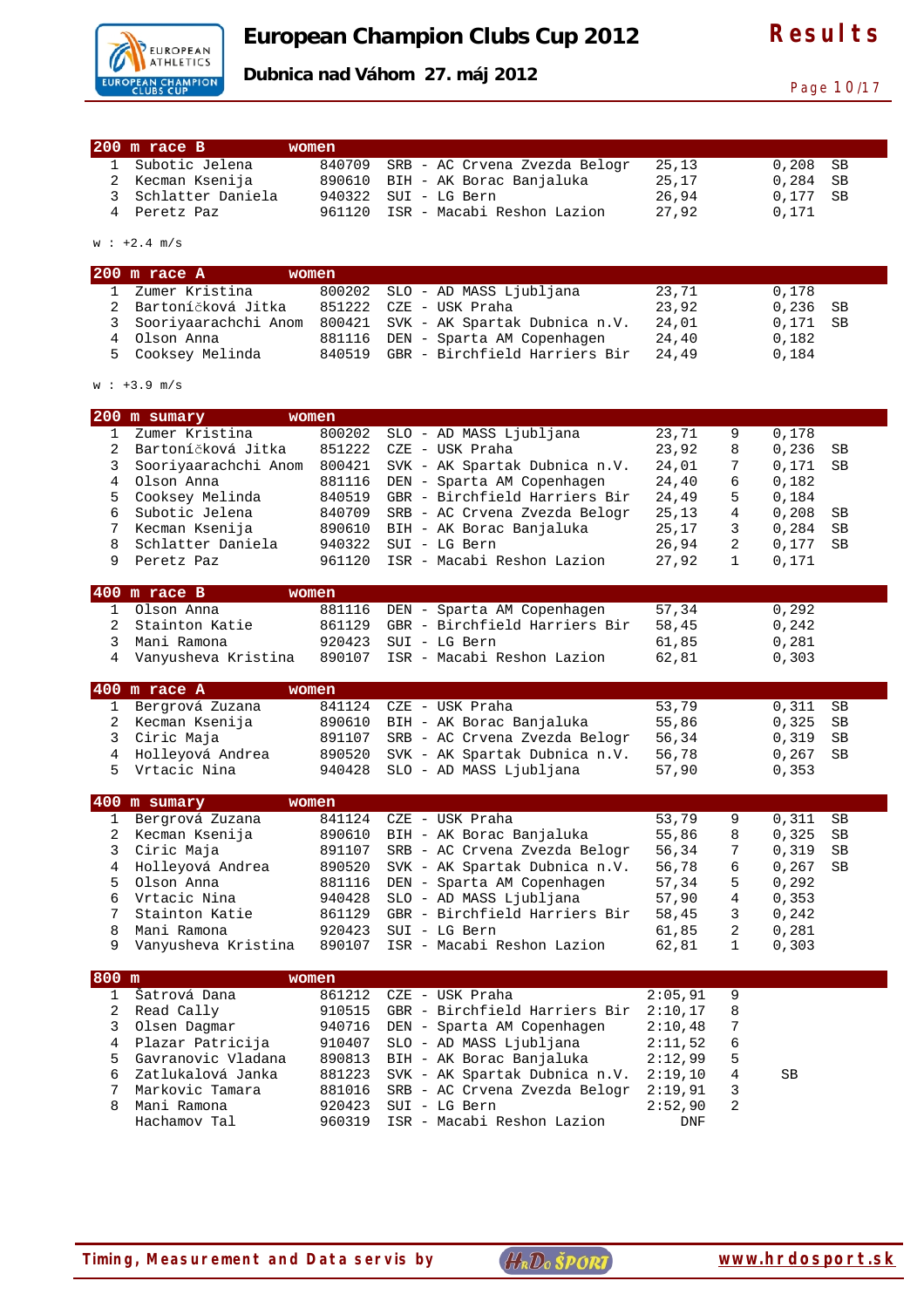

Page 11/17

| 1500 m         |                                     | women  |                                        |          |   |             |
|----------------|-------------------------------------|--------|----------------------------------------|----------|---|-------------|
| $\mathbf{1}$   | Čapková Tereza                      | 870724 | CZE - USK Praha                        | 4:19,31  | 9 |             |
| $\overline{2}$ | Terzic Amela                        |        | 930102 BIH - AK Borac Banjaluka        | 4:21,67  | 8 |             |
| 3              | Mismas Marusa                       | 941024 | SLO - AD MASS Ljubljana                | 4:22,18  | 7 | SB          |
| 4              | Lehman Valérie                      | 800919 | SUI - LG Bern                          | 4:25,09  | 6 |             |
| 5              | Treacy Sara                         | 860622 | GBR - Birchfield Harriers Bir          | 4:25,92  | 5 |             |
| 6              | Brasen Louise                       | 810609 | DEN - Sparta AM Copenhagen             | 4:35,71  | 4 |             |
| 7              | Radisavljevic Nina                  | 950311 | SRB - AC Crvena Zvezda Belogr          | 5:25,46  | 3 |             |
| 8              | Holleyová Andrea                    | 890520 | SVK - AK Spartak Dubnica n.V.          | 5:56,63  | 2 |             |
| 9              | Maimon Chen                         | 950222 | ISR - Macabi Reshon Lazion             | 6:10,13  | 1 |             |
| 3000 m         |                                     | women  |                                        |          |   |             |
| $\mathbf{1}$   | Drahotová Anežka                    | 850722 | CZE - USK Praha                        | 9:53,62  | 9 | SB          |
| 2              | Stevens Eleanor                     | 840629 | GBR - Birchfield Harriers Bir          | 9:54,51  | 8 |             |
| 3              | Thestrup Joleshin                   | 961125 | DEN - Sparta AM Copenhagen             | 10:21,62 | 7 |             |
| 4              | Schertenleib Nathali                | 901009 | SUI - LG Bern                          | 10:26,27 | 6 |             |
| 5              | Menagen Shira                       | 831125 | ISR - Macabi Reshon Lazion             | 10:59,86 | 5 |             |
| 6              | Kroselj Klara                       | 940920 | SLO - AD MASS Ljubljana                | 11:05,25 | 4 |             |
| 7              | Zukić Rahima                        | 870509 | BIH - AK Borac Banjaluka               | 11:11,38 | 3 |             |
| 8              | Horňáková Monika                    | 950706 | SVK - AK Spartak Dubnica n.V. 11:42,52 |          | 2 |             |
| 9              | Simic Katarina                      | 951103 | SRB - AC Crvena Zvezda Belogr 15:58,23 |          | 1 |             |
|                |                                     |        |                                        |          |   |             |
| 5000 m         |                                     | women  |                                        |          |   |             |
| $\mathbf{1}$   | Jenni-Moser Mirja                   | 760706 | SUI - LG Bern                          | 16:32,46 | 9 |             |
| 2              | Stigmalier Sara                     | 830101 | DEN - Sparta AM Copenhagen             | 17:07,87 | 8 |             |
| 3              | Kimani Lucia                        | 810621 | BIH - AK Borac Banjaluka               | 17:25,55 | 7 |             |
| 4              | Kubešová Petra                      | 910518 | CZE - USK Praha                        | 17:39,82 | б | SB          |
| 5              | Zatlukalová Janka                   | 881223 | SVK - AK Spartak Dubnica n.V.          | 17:50,37 | 5 |             |
| 6              | Bachmand Svetlana                   | 761222 | ISR - Macabi Reshon Lazion             | 18:47,26 | 4 |             |
| 7              | Johnson Danielle                    | 921018 | GBR - Birchfield Harriers Bir 18:57,65 |          | 3 |             |
| 8              | Praprotnik Zala<br>Jovanovic Nevena | 780208 | SLO - AD MASS Ljubljana                | 19:26,95 | 2 |             |
| 9              |                                     | 851106 | SRB - AC Crvena Zvezda Belogr 20:36,54 |          | 1 |             |
|                | 100 m hurdles race B women          |        |                                        |          |   |             |
| 1              | Petkovic Ivana                      | 900112 | SRB - AC Crvena Zvezda Belogr          | 14,22    |   | 0,164<br>SB |
| 2              | Vermund Anne-Sofie                  | 930721 | DEN - Sparta AM Copenhagen             | 15,02    |   | 0,202       |
| 3              | Botter Jessica                      | 880916 | SUI - LG Bern                          | 15,62    |   | 0,157       |
| 4              | Levi Noa                            | 950916 | ISR - Macabi Reshon Lazion             | 16,65    |   | 0,253       |
|                | $w : +2.5 m/s$                      |        |                                        |          |   |             |
|                | 100 m hurdles race A women          |        |                                        |          |   |             |
| $\mathbf{1}$   | Korešová Jana                       | 810408 | CZE - USK Praha                        | 13,49    |   | 0,140       |
| 2              | Sepetavc Manca                      | 950909 | SLO - AD MASS Ljubljana                | 13,59    |   | 0,138<br>SB |
| 3              | Smith Madelaine                     | 950119 | GBR - Birchfield Harriers Bir          | 14,14    |   | 0,173<br>SВ |
| 4              | Cvijetic Gorana                     | 890201 | BIH - AK Borac Banjaluka               | 14,18    |   | 0,123       |
| 5              | Mokrášová Lucia                     | 940327 | SVK - AK Spartak Dubnica n.V.          | 14,19    |   | 0,166<br>SB |
|                |                                     |        |                                        |          |   |             |
|                | $w : +2.2 m/s$                      |        |                                        |          |   |             |
|                | 100 m hurdles sumary women          |        |                                        |          |   |             |
| 1              | Korešová Jana                       | 810408 | CZE - USK Praha                        | 13,49    | 9 | 0,140       |
| 2              | Sepetavc Manca                      | 950909 | SLO - AD MASS Ljubljana                | 13,59    | 8 | 0,138<br>SВ |
| 3              | Smith Madelaine                     | 950119 | GBR - Birchfield Harriers Bir          | 14,14    | 7 | 0,173<br>SB |
| 4              | Cvijetic Gorana                     | 890201 | BIH - AK Borac Banjaluka               | 14,18    | 6 | 0,123       |
| 5              | Mokrášová Lucia                     | 940327 | SVK - AK Spartak Dubnica n.V.          | 14,19    | 5 | 0,166<br>SB |
| 6              | Petkovic Ivana                      | 900112 | SRB - AC Crvena Zvezda Belogr          | 14,22    | 4 | 0,164<br>SB |
| 7              | Vermund Anne-Sofie                  | 930721 | DEN - Sparta AM Copenhagen             | 15,02    | 3 | 0,202       |
| 8              | Botter Jessica                      | 880916 | SUI - LG Bern                          | 15,62    | 2 | 0,157       |
| 9              | Levi Noa                            | 950916 | ISR - Macabi Reshon Lazion             | 16,65    | 1 | 0, 253      |
|                |                                     |        |                                        |          |   |             |

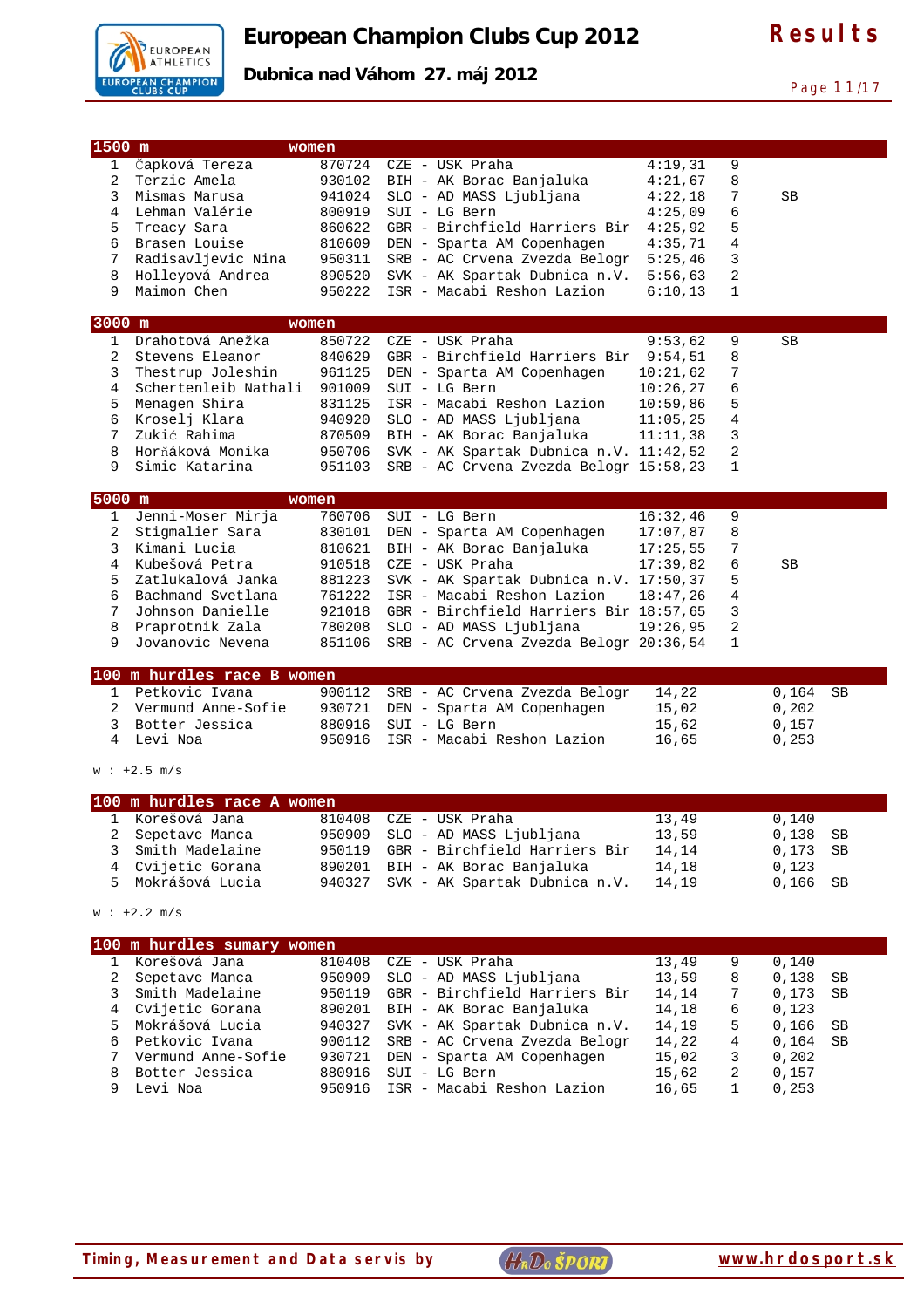

**Dubnica nad Váhom 27. máj 2012** 

Page 12/17

|                | 400 m hurdles race B women                            |                  |   |                                                                |                |        |                |    |
|----------------|-------------------------------------------------------|------------------|---|----------------------------------------------------------------|----------------|--------|----------------|----|
|                |                                                       |                  |   |                                                                |                |        |                |    |
| 1              | Ciric Maja                                            | 891107           |   | SRB - AC Crvena Zvezda Belogr                                  | 63,06          |        | 0,316          |    |
| $\overline{2}$ | Welm Helene                                           | 950429           |   | DEN - Sparta AM Copenhagen                                     | 64,30          |        | 0,305          | SB |
| 3              | Ozegovic Milica                                       | 951106           |   | BIH - AK Borac Banjaluka                                       | 66,38          |        | 0,368          |    |
| 4              | Baumann Aline                                         | 920406           |   | SUI - LG Bern                                                  | 67,84          |        | 0,239          |    |
|                | 400 m hurdles race A women                            |                  |   |                                                                |                |        |                |    |
| $\mathbf 1$    | Rosolová Denisa                                       | 860821           |   | CZE - USK Praha                                                | 56,42          |        | 0,336          |    |
| 2              | Beesley Meghan                                        | 891115           |   | GBR - Birchfield Harriers Bir                                  | 57,92          |        | 0,268          |    |
| 3              | Slaníčková Lucia                                      | 811205           |   | SVK - AK Spartak Dubnica n.V.                                  | 59,40          |        | 0,328          |    |
| 4              | Trost Eva                                             | 940311           |   | SLO - AD MASS Ljubljana                                        | 60,41          |        | 0,151          |    |
| 5              | Dogadko Bronshtein O                                  | 760626           |   | ISR - Macabi Reshon Lazion                                     | 63,84          |        | 0,355          |    |
|                | 400 m hurdles sumary women                            |                  |   |                                                                |                |        |                |    |
| $\mathbf 1$    | Rosolová Denisa                                       | 860821           |   | CZE - USK Praha                                                | 56,42          | 9      | 0,336          |    |
|                |                                                       |                  |   |                                                                |                |        |                |    |
| 2<br>3         | Beesley Meghan<br>Slaníčková Lucia                    | 891115<br>811205 |   | GBR - Birchfield Harriers Bir<br>SVK - AK Spartak Dubnica n.V. | 57,92<br>59,40 | 8<br>7 | 0,268<br>0,328 |    |
|                |                                                       |                  |   |                                                                |                |        |                |    |
| 4              | Trost Eva                                             | 940311           |   | SLO - AD MASS Ljubljana                                        | 60,41          | 6      | 0,151          |    |
| 5              | Ciric Maja                                            | 891107           |   | SRB - AC Crvena Zvezda Belogr                                  | 63,06          | 5      | 0,316          |    |
| 6              | Dogadko Bronshtein O                                  | 760626           |   | ISR - Macabi Reshon Lazion                                     | 63,84          | 4      | 0,355          |    |
| 7              | Welm Helene                                           | 950429           |   | DEN - Sparta AM Copenhagen                                     | 64,30          | 3      | 0,305          | SB |
| 8              | Ozegovic Milica                                       | 951106           |   | BIH - AK Borac Banjaluka                                       | 66,38          | 2      | 0, 368         |    |
| 9              | Baumann Aline                                         | 920406           |   | SUI - LG Bern                                                  | 67,84          | 1      | 0,239          |    |
|                | 3000 m steeplechease women                            |                  |   |                                                                |                |        |                |    |
| 1              | Sekanová Lucie                                        | 890805           |   | CZE - USK Praha                                                | 10:14,58       | 9      | SB             |    |
| 2              | Roberts Nicole                                        | 920130           |   | GBR - Birchfield Harriers Bir 10:38,63                         |                | 8      | SB             |    |
| 3              | Maníková Ľubomíra                                     | 860924           |   | SVK - AK Spartak Dubnica n.V. 11:16,06                         |                | 7      | SB             |    |
| 4              | Cvijanovic Biljana                                    | 880120           |   | BIH - AK Borac Banjaluka                                       | 11:24,56       | 6      |                |    |
| 5              | Tauson Caroline                                       | 941223           |   | DEN - Sparta AM Copenhagen                                     | 11:37,70       | 5      |                |    |
| 6              | Horvat Anita                                          | 960907           |   | SLO - AD MASS Ljubljana                                        | 12:18,46       | 4      |                |    |
| 7              | Lahav Rotem                                           | 930214           |   | ISR - Macabi Reshon Lazion                                     | 12:48,75       | 3      | SB             |    |
| 8              | Kanjeric Biljana                                      | 900704           |   | SRB - AC Crvena Zvezda Belogr 14:15,24                         |                | 2      |                |    |
|                |                                                       |                  |   |                                                                |                |        |                |    |
| $\mathbf{1}$   | long jump<br>women<br>Jarder Erica                    |                  |   |                                                                |                | 9      |                |    |
| 2              |                                                       | 860402           |   | DEN - Sparta AM Copenhagen                                     | 648            |        | SB             |    |
|                | Rodic Snazana                                         | 820819           |   | SLO - AD MASS Ljubljana                                        | 615            | 8      |                |    |
| 3              | Korešová Jana                                         | 810408           |   | CZE - USK Praha                                                | 602            | 7      |                |    |
| 4              | Surman Jade                                           | 890327           |   | GBR - Birchfield Harriers Bir                                  | 595            | б      | SB             |    |
| 5              | Schmied Sarina                                        | 940318           |   | SUI - LG Bern                                                  | 569            | 5      | SB             |    |
| 6              | Slaníčková Lucia                                      | 811205           |   | SVK - AK Spartak Dubnica n.V.                                  | 566            | 4      |                |    |
| 7              | Markovic Tanja                                        | 910612           |   | BIH - AK Borac Banjaluka                                       | 546            | 3      |                |    |
| 8              | Levi Noa                                              |                  |   | 950916 ISR - Macabi Reshon Lazion                              | 526            | 2      |                |    |
| 9              | Raickovic Sandra                                      |                  |   | 830419 SRB - AC Crvena Zvezda Belogr                           | 504            | 1      |                |    |
|                | Jarder Erica<br>x                                     | x                | х | $648/+1,6$                                                     |                |        |                |    |
|                | Rodic Snazana<br>615/-1,0                             | $591/+0,8$       |   | $611/-0,5$<br>x                                                |                |        |                |    |
|                | Korešová Jana<br>$585/-0,1$                           | x                |   | $602/+0,3$<br>$585/-0, 2$                                      |                |        |                |    |
|                | Surman Jade<br>$572/-0,6$                             | $589/+0,6$       |   | $595/-0,3$<br>$595/+1,7$                                       |                |        |                |    |
|                | Schmied Sarina<br>$569/-1,0$<br>Slaníčková Lucia<br>x | x<br>$566/+0,5$  |   | $554/-0,3$<br>$527/-0,3$<br>$531/+0,0$<br>x                    |                |        |                |    |
|                | Markovic Tanja<br>528/-1,5                            | $546/-0,3$       |   | $532/-1,0$<br>$514/-0,1$                                       |                |        |                |    |
| Levi Noa       | x                                                     | $526/-1,5$       |   | $353/+0,8$<br>$526/-0,3$                                       |                |        |                |    |
|                | Raickovic Sandra<br>x                                 | x                |   | $504/-1,4$<br>$498/ + 1, 3$                                    |                |        |                |    |
|                |                                                       |                  |   |                                                                |                |        |                |    |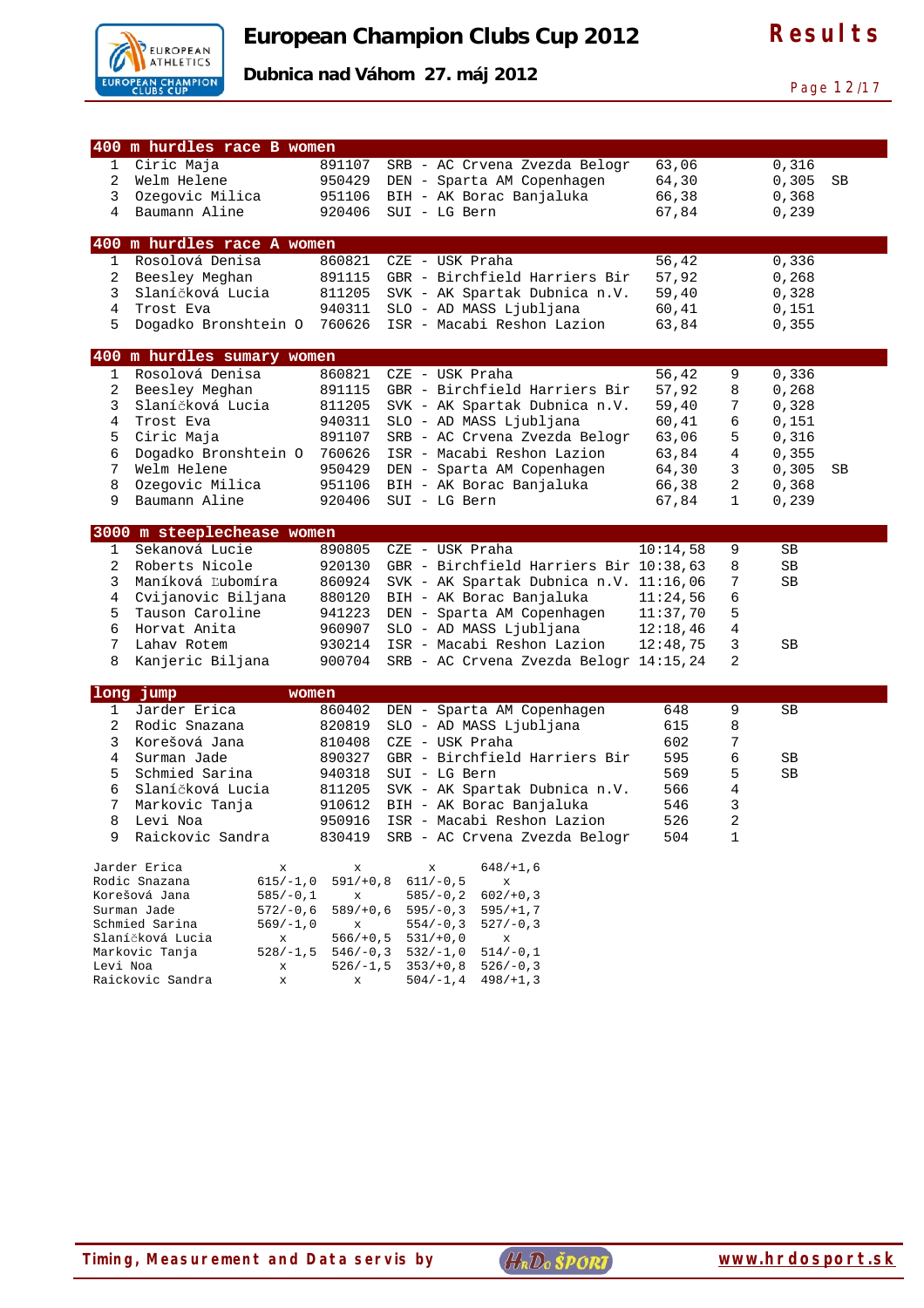

**Dubnica nad Váhom 27. máj 2012** 

Page 13/17

| triple jump                                   | women                    |                                      |                                              |                               |                          |                |                               |            |     |         |                          |        |        |         |     |
|-----------------------------------------------|--------------------------|--------------------------------------|----------------------------------------------|-------------------------------|--------------------------|----------------|-------------------------------|------------|-----|---------|--------------------------|--------|--------|---------|-----|
| Rodic Snazana<br>1                            |                          | 820819                               |                                              | SLO - AD MASS Ljubljana       |                          |                |                               |            |     | 13,94   |                          | 9      |        |         |     |
| 2<br>Samuel Laura                             |                          | 910219                               |                                              | GBR - Birchfield Harriers Bir |                          |                |                               |            |     | 12,86   |                          | 8      |        |         |     |
| 3<br>Ziv Niva                                 |                          | 821107                               |                                              | ISR - Macabi Reshon Lazion    |                          |                |                               |            |     | 12,48   |                          | 7      | SВ     |         |     |
| 4<br>Radic Aleksandra                         |                          | 890131                               |                                              | SRB - AC Crvena Zvezda Belogr |                          |                |                               |            |     | 11,95   |                          | 6      |        |         |     |
| Kasumovic Melika<br>5                         |                          | 930113                               |                                              | BIH - AK Borac Banjaluka      |                          |                |                               |            |     | 11,91   |                          | 5      |        |         |     |
| Bruun Laetitia<br>6                           |                          | 940416                               |                                              | DEN - Sparta AM Copenhagen    |                          |                |                               |            |     | 11,74   |                          | 4      |        |         |     |
| 7<br>Häner Rebecca                            |                          | 940221                               |                                              | SUI - LG Bern                 |                          |                |                               |            |     | 11,47   |                          | 3      |        |         |     |
| 8<br>Komrsková Aneta                          |                          | 920807                               |                                              | CZE - USK Praha               |                          |                |                               |            |     | 11,38   |                          | 2      |        |         |     |
| 9<br>Hrvolová Anna Mária                      |                          | 930531                               |                                              | SVK - AK Spartak Dubnica n.V. |                          |                |                               |            |     | 10,06   |                          | 1      | SB     |         |     |
|                                               |                          |                                      |                                              |                               |                          |                |                               |            |     |         |                          |        |        |         |     |
| Rodic Snazana                                 | $13,64/-1,6$             |                                      | $13, 56/ + 1, 0$                             |                               | $13,94/+0,7$             |                | x                             |            |     |         |                          |        |        |         |     |
| Samuel Laura                                  | x                        |                                      | $12,86/+1,4$                                 |                               | x                        |                | $\mathbf{x}$                  |            |     |         |                          |        |        |         |     |
| Ziv Niva                                      | $\mathbf x$              |                                      | $12, 48/ + 2, 2$                             |                               | $\mathbf{x}$             |                | $\mathbf{x}$                  |            |     |         |                          |        |        |         |     |
| Radic Aleksandra                              | $11,89/-1,4$             |                                      | $11,94/-0,4$                                 |                               | $11,95/+0,1$             |                | $\mathbf x$                   |            |     |         |                          |        |        |         |     |
| Kasumovic Melika                              | X                        |                                      | $11, 73/+0, 9$ $11, 71/+1, 0$                |                               |                          |                | $11, 91/ + 0, 4$              |            |     |         |                          |        |        |         |     |
| Bruun Laetitia                                | $\mathbf x$              |                                      | $11,74/+1,9$                                 |                               | $\mathbf x$              |                | $11,73/-2,1$                  |            |     |         |                          |        |        |         |     |
| Häner Rebecca                                 | $11, 44/-0, 3$           |                                      | $11, 29/+0, 2$ $11, 44/+0, 1$ $11, 47/-1, 0$ |                               |                          |                |                               |            |     |         |                          |        |        |         |     |
| Komrsková Aneta                               | $10, 75/+0, 6$           |                                      | $\mathbf x$                                  |                               |                          |                | $11, 11/-1, 4$ $11, 38/-0, 3$ |            |     |         |                          |        |        |         |     |
| Hrvolová Anna Mária                           | $10,06/-0,6$             |                                      | $9,82/+1,0$                                  |                               | $9,48/-0,9$              |                | $9,72/-1,2$                   |            |     |         |                          |        |        |         |     |
| high jump                                     | women                    |                                      |                                              |                               |                          |                |                               |            |     |         |                          |        |        |         |     |
| Petrusic Mladena                              |                          |                                      |                                              |                               |                          |                |                               |            |     |         |                          | 9      |        |         |     |
| 1<br>2<br>Mokrášová Lucia                     |                          | 920201                               |                                              | BIH - AK Borac Banjaluka      |                          |                |                               |            |     | 175     |                          |        |        |         |     |
|                                               |                          | 940327                               |                                              | SVK - AK Spartak Dubnica n.V. |                          |                |                               |            |     | 175     |                          | 7,5    | SB     |         |     |
| Novak Marusa                                  |                          | 880623                               |                                              | SLO - AD MASS Ljubljana       |                          |                |                               |            |     | 175     |                          | 7,5    |        |         |     |
| Phillips Zoey<br>4                            |                          | 911111                               |                                              | GBR - Birchfield Harriers Bir |                          |                |                               |            |     | 168     |                          | 6      | $=$ SB |         |     |
| 5<br>Komrsková Aneta                          |                          | 920807                               |                                              | CZE - USK Praha               |                          |                |                               |            |     | 164     |                          | 5      |        |         |     |
| 6<br>Joksimovic Milica                        |                          | 940428                               |                                              | SRB - AC Crvena Zvezda Belogr |                          |                |                               |            |     | 164     |                          | 4      |        |         |     |
| 7<br>Böll Ssandra                             |                          | 941106                               |                                              | DEN - Sparta AM Copenhagen    |                          |                |                               |            |     | 160     |                          | 3      | $=$ SB |         |     |
| 8<br>Peretz Paz                               |                          | 961120                               |                                              | ISR - Macabi Reshon Lazion    |                          |                |                               |            |     | 155     |                          | 2      |        |         |     |
| Köhli Melanie<br>9                            |                          | 950523                               |                                              | SUI - LG Bern                 |                          |                |                               |            |     | 140     |                          | 1      |        |         |     |
|                                               |                          |                                      |                                              |                               |                          |                |                               |            |     |         |                          |        |        |         |     |
| Petrusic Mladena                              | 140                      | 150<br>155<br>$\equiv$<br>$\circ$    | 160<br>$\circ$                               | 164<br>$\circ$                | 168<br>$\circ$           | 172<br>$\circ$ | 175<br>$\circ$                | 178<br>XXX |     |         |                          |        |        |         |     |
| Mokrášová Lucia                               |                          | $\circ$                              | $\circ$                                      | $\circ$                       | XO                       | $\circ$        | $\circ$                       | XXX        |     |         |                          |        |        |         |     |
| Novak Marusa                                  |                          | $\equiv$<br>$\overline{\phantom{a}}$ | $\circ$                                      | $\circ$                       | $\circ$                  | XO             | O                             | XXX        |     |         |                          |        |        |         |     |
| Phillips Zoey                                 |                          | $\equiv$<br>$\equiv$                 | XO                                           | XO                            | $\circ$                  | <b>XXX</b>     |                               |            |     |         |                          |        |        |         |     |
| Komrsková Aneta                               | $\overline{\phantom{a}}$ | $\equiv$<br>XO                       | XO                                           | $\circ$                       | XXX                      |                |                               |            |     |         |                          |        |        |         |     |
| Joksimovic Milica                             |                          | $\circ$<br>$\circ$                   | XO                                           | XO                            | <b>XXX</b>               |                |                               |            |     |         |                          |        |        |         |     |
| Böll Ssandra                                  | $\overline{\phantom{a}}$ | XO<br>$\circ$                        | XO                                           | <b>XXX</b>                    |                          |                |                               |            |     |         |                          |        |        |         |     |
| Peretz Paz                                    | $\circ$                  | XXO<br>XXO                           | XXX                                          |                               |                          |                |                               |            |     |         |                          |        |        |         |     |
| Köhli Melanie                                 | $\circ$                  | XXX                                  |                                              |                               |                          |                |                               |            |     |         |                          |        |        |         |     |
|                                               |                          |                                      |                                              |                               |                          |                |                               |            |     |         |                          |        |        |         |     |
| pole vault                                    | women                    |                                      |                                              |                               |                          |                |                               |            |     |         |                          |        |        |         |     |
| Maláčová Romana                               |                          | 870515                               |                                              | CZE - USK Praha               |                          |                |                               |            |     | 440     |                          | 9      | $=$ SB |         |     |
| Bonde Holm Caroline<br>2<br>Sľúková Slavomíra |                          | 90                                   |                                              | DEN - Sparta AM Copenhagen    |                          |                |                               |            |     | 420     |                          | 8<br>7 |        |         |     |
| 3<br>Vasic Radinovic Jela                     |                          | 801118                               |                                              | SVK - AK Spartak Dubnica n.V. |                          |                |                               |            |     | 410     |                          |        | SВ     |         |     |
| 4                                             |                          | 830705                               |                                              | SRB - AC Crvena Zvezda Belogr |                          |                |                               |            |     | 380     |                          | 6      |        |         |     |
| Botter Jessica<br>5                           |                          | 880916                               |                                              | SUI - LG Bern                 |                          |                |                               |            |     | 360     |                          | 5      |        |         |     |
| Cook Sophie<br>6                              |                          | 940912                               |                                              | GBR - Birchfield Harriers Bir |                          |                |                               |            |     | 340     |                          | 4      |        |         |     |
| 7<br>Pecek Nika                               |                          | 96                                   |                                              | SLO - AD MASS Ljubljana       |                          |                |                               |            |     | 280     |                          | 3      |        |         |     |
| Medalsy Elinor                                |                          | 930413                               |                                              | ISR - Macabi Reshon Lazion    |                          |                |                               |            |     |         | ΝM                       |        |        |         |     |
|                                               | 260                      | 300                                  |                                              |                               |                          |                |                               |            |     |         |                          | 410    |        |         | 430 |
|                                               | 440                      | 280<br>450                           | 320                                          | 340                           | 350                      | 360            | 370                           | 380        | 390 | 400     | 405                      |        | 415    | 420     |     |
| Maláčová Romana                               |                          | $\overline{\phantom{m}}$             |                                              |                               |                          |                |                               |            |     |         | $\circ$                  |        |        | $\circ$ | O   |
|                                               | XO                       | XXX                                  |                                              |                               |                          |                |                               |            |     |         |                          |        |        |         |     |
| Bodre Holm Caroline                           | $\equiv$                 | $\equiv$                             |                                              |                               |                          |                |                               | $\circ$    |     | $\circ$ | $\overline{\phantom{m}}$ | XXO    |        | XXO     | XXX |
| Sľúková Slavomíra                             |                          |                                      |                                              |                               |                          | $\circ$        | $\overline{\phantom{0}}$      | $\circ$    |     | XO      | $\overline{\phantom{a}}$ | XXO    | XXX    |         |     |
| Vasic Radinovic Jela -                        |                          |                                      |                                              |                               |                          |                |                               | XO         | XXX |         |                          |        |        |         |     |
| Botter Jessica                                |                          | $\equiv$                             |                                              | $\overline{\phantom{0}}$      | $\overline{\phantom{0}}$ | $\circ$        | ÷,                            | XXX        |     |         |                          |        |        |         |     |
| Cook Sophie                                   |                          | $\equiv$                             | $\circ$                                      | $\circ$                       | XXX                      |                |                               |            |     |         |                          |        |        |         |     |
| Pecek Nika                                    | $\circ$                  | $\circ$<br>XXX                       |                                              |                               |                          |                |                               |            |     |         |                          |        |        |         |     |
| Medalsy Elinor                                | XXX                      |                                      |                                              |                               |                          |                |                               |            |     |         |                          |        |        |         |     |
|                                               |                          |                                      |                                              |                               |                          |                |                               |            |     |         |                          |        |        |         |     |
|                                               |                          |                                      |                                              |                               |                          |                |                               |            |     |         |                          |        |        |         |     |

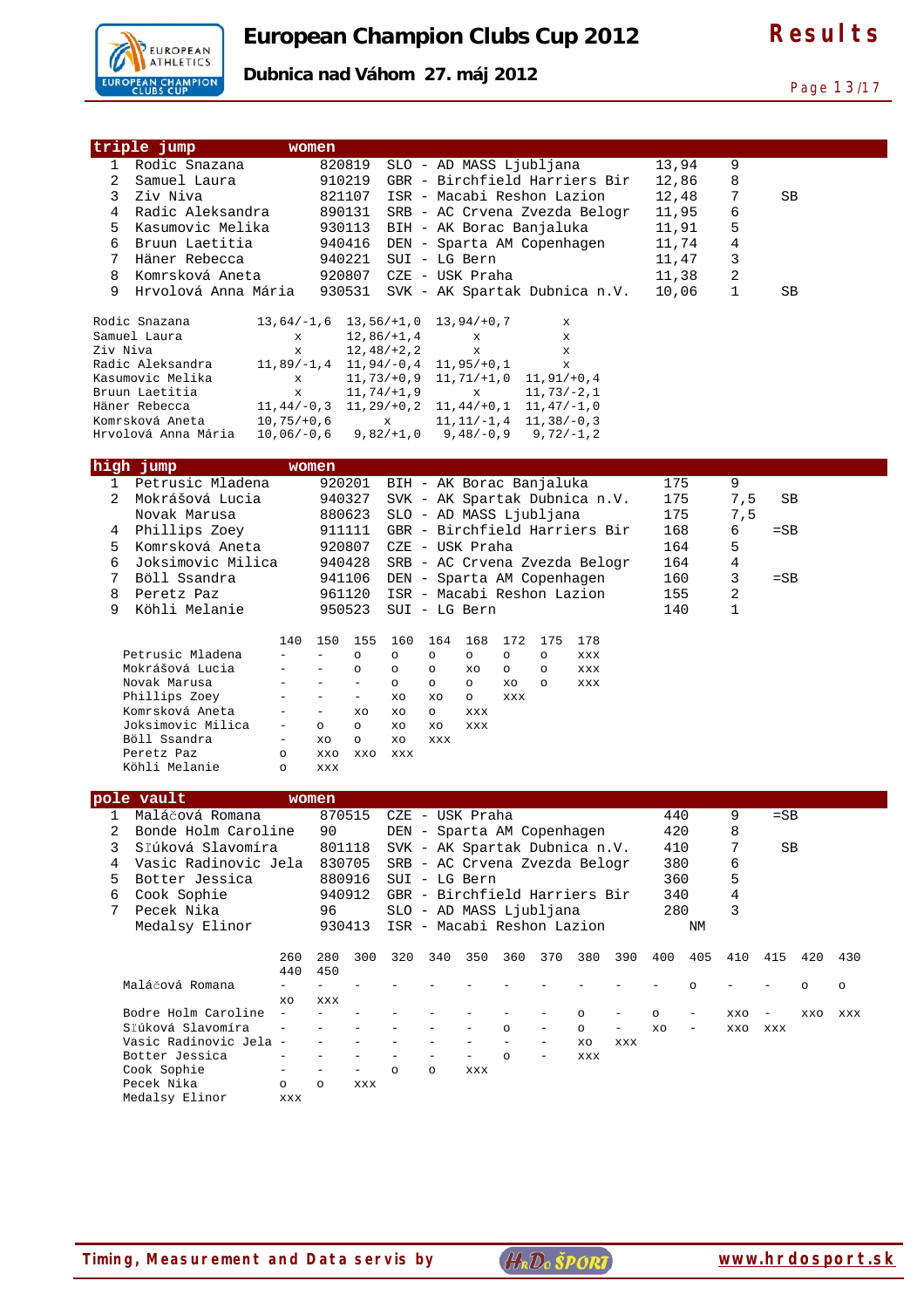

#### **Dubnica nad Váhom 27. máj 2012**

Page 14/17

| shot put<br>women                                                                                                   |                         |   |    |
|---------------------------------------------------------------------------------------------------------------------|-------------------------|---|----|
| $\mathbf{1}$<br>Heltne Anca<br>780101<br>SUI - LG Bern                                                              | 16,99                   | 9 |    |
| 2<br>Francis Eden<br>881019<br>GBR - Birchfield Harriers Bir                                                        | 16,52                   | 8 |    |
| 3<br>Tesanovic Gorana<br>770113<br>BIH - AK Borac Banjaluka                                                         | 13,33                   | 7 |    |
| Draguljevic Milena<br>4<br>941128<br>SRB - AC Crvena Zvezda Belogr                                                  | 12,78                   | 6 |    |
| 5<br>Greve Meiken<br>801107<br>DEN - Sparta AM Copenhagen                                                           | 12,72                   | 5 |    |
| 6<br>Čaklošová Karolína<br>911217<br>SVK - AK Spartak Dubnica n.V.                                                  | 12,26                   | 4 | SB |
| 7<br>Galertová Alena<br>920818<br>CZE - USK Praha                                                                   | 12,01                   | 3 |    |
| 8<br>Cohen Inbal<br>950412<br>ISR - Macabi Reshon Lazion                                                            | 11,68                   | 2 |    |
| 9<br>Mljac Brina<br>SLO - AD MASS Ljubljana<br>930301                                                               | 8,40                    | 1 |    |
| Heltne Anca                                                                                                         |                         |   |    |
| 16,99<br>$\mathbf x$<br>16,71<br>16,61<br>Francis Eden<br>$\mathbf{x}$<br>16,52<br>x<br>x                           |                         |   |    |
| Tesanovic Gorana<br>12,98<br>13,33<br>$\mathbf x$<br>13,06                                                          |                         |   |    |
| Draguljevic Milena<br>11,92<br>$\mathbf x$<br>12,78<br>12,78                                                        |                         |   |    |
| Greve Meiken<br>12,72<br>12,40<br>12,48<br>x                                                                        |                         |   |    |
| Čaklošová Karolína<br>11,38<br>11,87<br>12,26<br>11,87                                                              |                         |   |    |
| Galertová Alena<br>11,52<br>12,01<br>$\mathbf x$<br>11,46                                                           |                         |   |    |
| Cohen Inbal<br>10,90<br>11,42<br>11,68<br>10,74                                                                     |                         |   |    |
| Mljac Brina<br>8,40<br>8,30<br>7,52<br>7,67                                                                         |                         |   |    |
|                                                                                                                     |                         |   |    |
| discus<br>women                                                                                                     |                         |   |    |
| GBR - Birchfield Harriers Bir<br>$\mathbf{1}$<br>Francis Eden<br>881019<br>2<br>Bebe Kathrine                       | 53,08                   | 9 |    |
| 910127<br>DEN - Sparta AM Copenhagen                                                                                | 45,99                   | 8 |    |
| 3<br>Heltne Anca<br>780101<br>SUI - LG Bern                                                                         | 43,82                   | 7 |    |
| 4<br>Tesanovic Gorana<br>770113<br>BIH - AK Borac Banjaluka<br>Štefancová Andrea                                    | 41,31                   | 6 |    |
| 5<br>960327<br>SVK - AK Spartak Dubnica n.V.                                                                        | 37,04                   | 5 |    |
| Draguljevic Milena<br>941128<br>6<br>SRB - AC Crvena Zvezda Belogr                                                  | 27,74                   | 4 |    |
| CZE - USK Praha<br>7<br>Nádvorníková Barbora<br>870414                                                              | 26,76                   | 3 |    |
| 8<br>Straus Klaudia<br>940211<br>SLO - AD MASS Ljubljana                                                            | 25,06                   | 2 |    |
| 9<br>Kanengiser Joy<br>ISR - Macabi Reshon Lazion<br>930719                                                         | 11,34                   | 1 |    |
| Francis Eden<br>50,90<br>51,85<br>53,08<br>x                                                                        |                         |   |    |
| Bebe Kathrine<br>45,34<br>45,99<br>44,74<br>$\mathbf x$                                                             |                         |   |    |
| Heltne Anca<br>41,94<br>43,82<br>43,54<br>41,48                                                                     |                         |   |    |
| Tesanovic Gorana<br>39,55<br>40,76<br>41,31<br>x                                                                    |                         |   |    |
| Štefancová Andrea<br>36,47<br>37,04<br>x<br>x                                                                       |                         |   |    |
| Draguljevic Milena<br>25,10<br>27,74<br>27,40<br>25,38                                                              |                         |   |    |
| Nádvorníková Barbora<br>26,76<br>$\mathbf x$<br>x<br>x                                                              |                         |   |    |
| Straus Klaudia<br>23,78<br>24,48<br>25,06<br>24,45<br>$\mathbf x$                                                   |                         |   |    |
| Kanengiser Joy<br>10,83<br>11,34<br>x                                                                               |                         |   |    |
| javelin<br>women                                                                                                    |                         |   |    |
| Jeleca Tatjana<br>SRB - AC Crvena Zvezda Belogr<br>1<br>900810                                                      | 55,30                   | 9 |    |
| 891226<br>SLO - AD MASS Ljubljana<br>Letnar Bernarda                                                                | ${\bf 50}$ , ${\bf 24}$ | 8 |    |
| 3<br>910622 DEN - Sparta AM Copenhagen<br>Otto Nina                                                                 | 45,31                   | 7 |    |
| 4<br>Thomas Sophie<br>890418<br>GBR - Birchfield Harriers Bir                                                       | 44,61                   | 6 |    |
| 5<br>Wittwer Christa<br>820125<br>SUI - LG Bern                                                                     | 43,76                   | 5 |    |
| Vidovic Aleksandra<br>6<br>830207<br>BIH - AK Borac Banjaluka                                                       | 42,76                   | 4 | SВ |
| 7<br>Galertová Alena<br>920818<br>CZE - USK Praha                                                                   | 39,59                   | 3 |    |
| 8<br>Minarechová Dominika<br>960201<br>SVK - AK Spartak Dubnica n.V.                                                | 38,66                   | 2 | SB |
| 9<br>Kanengiser Joy<br>930719<br>ISR - Macabi Reshon Lazion                                                         | 15,24                   | 1 |    |
|                                                                                                                     |                         |   |    |
| Jeleca Tatjana<br>51,29<br>53,67<br>55,30<br>$\mathbf x$                                                            |                         |   |    |
| Letnar Bernarda<br>50,24<br>47,47<br>$\mathbf x$<br>$\mathbf x$                                                     |                         |   |    |
| Otto Nina<br>43,82<br>45,31<br>45,03<br>x<br>Thomas Sophie<br>38,87<br>39,89<br>44,61<br>41,00                      |                         |   |    |
|                                                                                                                     |                         |   |    |
|                                                                                                                     |                         |   |    |
| Wittwer Christa<br>41,87<br>42,80<br>43,76<br>$\mathbf x$                                                           |                         |   |    |
| Vidovic Aleksandra<br>38,66<br>39,65<br>42,76<br>$\mathbf x$<br>Galertová Alena<br>38,77<br>33,99<br>39,59<br>37,03 |                         |   |    |
| Minarechová Dominika 35,73<br>35,22<br>38,66<br>$\mathbf x$                                                         |                         |   |    |
| Kanengiser Joy<br>14,46<br>15,24<br>$\equiv$<br>$\overline{\phantom{a}}$                                            |                         |   |    |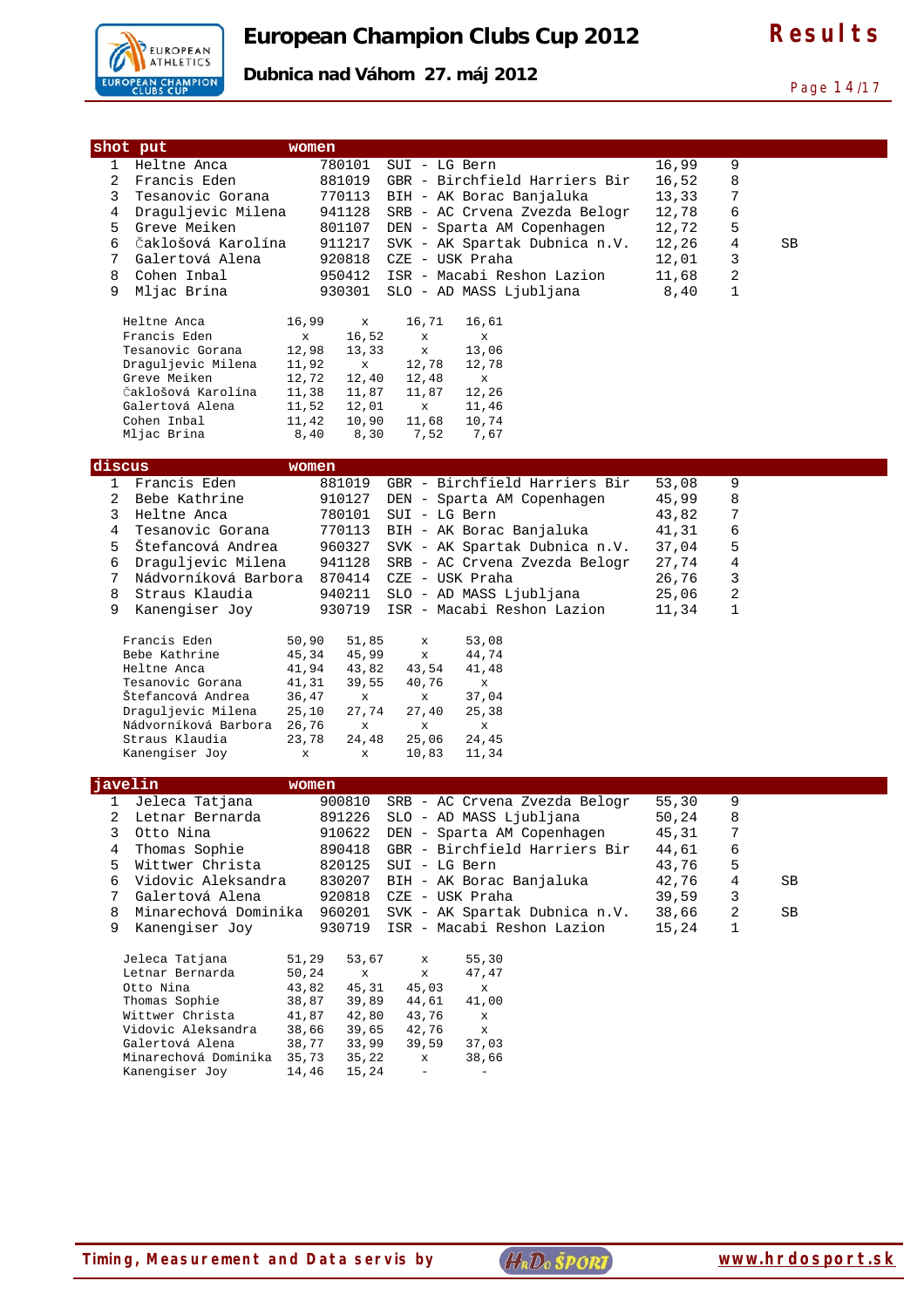

Page 15/17

#### **Dubnica nad Váhom 27. máj 2012**

| hammer      |                                             | women       |                |                |                               |       |                |       |
|-------------|---------------------------------------------|-------------|----------------|----------------|-------------------------------|-------|----------------|-------|
| $\mathbf 1$ | Derham Zoe                                  |             | 801124         |                | GBR - Birchfield Harriers Bir | 67,39 | 9              | SB    |
| 2           | Greve Meiken                                |             | 801107         |                | DEN - Sparta AM Copenhagen    | 60,10 | 8              | SB    |
| 3           | Straus Klaudia                              |             | 940211         |                | SLO - AD MASS Ljubljana       | 56,48 | 7              | SB    |
| 4           | Čaklošová Karolína                          |             | 911217         |                | SVK - AK Spartak Dubnica n.V. | 49,65 | 6              | SB    |
| 5           | Ostojic Slavojka                            |             | 841115         |                | BIH - AK Borac Banjaluka      | 40,21 | 5              |       |
| 6           | Marti-Spring Beatric 681221                 |             |                | SUI - LG Bern  |                               | 38,08 | $\overline{4}$ |       |
| 7           | Joksimovic Milica                           |             | 940428         |                | SRB - AC Crvena Zvezda Belogr | 29,73 | 3              |       |
| 8           | Nádvorníková Barbora 870414 CZE - USK Praha |             |                |                |                               | 22,24 | 2              |       |
| 9           | Cohen Inbal                                 |             | 950412         |                | ISR - Macabi Reshon Lazion    | 22,07 | $\mathbf{1}$   |       |
|             | Derham Zoe                                  | 64,57       | 67,39          | 66,00          | 65,28                         |       |                |       |
|             | Greve Meiken                                | 53,84       | 60,10          | $\mathbf x$    | 58,03                         |       |                |       |
|             | Straus Klaudia                              | 55,72       | 56,48          | $\mathbf{x}$   | 55,01                         |       |                |       |
|             | Čaklošová Karolína                          | 45,76       | 49,65          | 47,23          | 48,97                         |       |                |       |
|             | Ostojic Slavojka                            | 39,95       | 38,36          | 40,21          | $\mathbf{x}$                  |       |                |       |
|             | Marti-Spring Beatric                        | $\mathbf x$ | 34,31          | 37,16          | 38,08                         |       |                |       |
|             | Joksimovic Milica                           | 29,73       | $\mathbf{x}$   | $\mathbf x$    | $\equiv$                      |       |                |       |
|             | Nádvorníková Barbora 21,08<br>Cohen Inbal   | 20,58       | 22,24<br>17,65 | 21,67<br>20,48 | 21,14<br>22,07                |       |                |       |
|             |                                             |             |                |                |                               |       |                |       |
|             | $4 \times 100$ m race B                     | women       |                |                |                               |       |                |       |
| 1           | <b>SRB</b>                                  |             |                |                | SRB - AC Crvena Zvezda Belogr | 49,27 |                | 0,252 |
| 2           | SUI                                         |             |                | SUI - LG Bern  |                               | 49,71 |                | 0,236 |
| 3           | <b>BIH</b>                                  |             |                |                | BIH - AK Borac Banjaluka      | 50,09 |                | 0,282 |
| 4           | ISR                                         |             |                |                | ISR - Macabi Reshon Lazion    | 50,52 |                | 0,049 |
|             | $4 \times 100$ m race A                     | women       |                |                |                               |       |                |       |
| 1           | <b>SLO</b>                                  |             |                |                | SLO - AD MASS Ljubljana       | 45,67 |                | 0,230 |
| 2           | CZE                                         |             |                |                | CZE - USK Praha               | 46,48 |                | 0,273 |
| 3           | <b>GBR</b>                                  |             |                |                | GBR - Birchfield Harriers Bir | 47,05 |                | 0,258 |
| 4           | <b>SVK</b>                                  |             |                |                | SVK - AK Spartak Dubnica n.V. | 47,57 |                | 0,246 |
|             | <b>DEN</b>                                  |             |                |                | DEN - Sparta AM Copenhagen    | DO.   |                | 0,224 |

DQ according rules 170/15

|   | $4 \times 100$ m sumary | women |                               |       |   |       |  |
|---|-------------------------|-------|-------------------------------|-------|---|-------|--|
|   | <b>SLO</b>              |       | SLO - AD MASS Ljubljana       | 45,67 | 9 | 0,230 |  |
|   | CZE                     |       | CZE - USK Praha               | 46,48 | 8 | 0,273 |  |
|   | <b>GBR</b>              |       | GBR - Birchfield Harriers Bir | 47,05 | 7 | 0,258 |  |
|   | <b>SVK</b>              |       | SVK - AK Spartak Dubnica n.V. | 47,57 | 6 | 0.246 |  |
|   | <b>SRB</b>              |       | SRB - AC Crvena Zvezda Belogr | 49,27 | 5 | 0,252 |  |
| 6 | SUI                     |       | SUI - LG Bern                 | 49,71 | 4 | 0,236 |  |
|   | <b>BIH</b>              |       | BIH - AK Borac Banjaluka      | 50,09 | 3 | 0,282 |  |
| 8 | ISR                     |       | ISR - Macabi Reshon Lazion    | 50.52 | 2 | 0,049 |  |
|   | <b>DEN</b>              |       | DEN - Sparta AM Copenhagen    | DO    |   | 0.224 |  |

BIH : Ignijic Katarina, Knezevic Stefani, Stanivukovic Nikolija

CZE : Procházková Barbora,Bartoníčková Jitka, Seidlová Klára, Humpolíková Pavlína

DEN : Bruun Laetitia, Jarder Erica, Olsson Anna, Thomsen Martha, Vermund Anne-Sofie

GBR : Russell Kylie, Samuel Laura, Surman Jade, Tyson Abbi

ISR : Noa Levi, Lenskiy Irina, Dugadko Bronshtein Olga, Rositzan Sandra

SLO : Sepetavc Manca, Strajnar Sara, Strajnar Laura, Zumer Kristina

SRB : Latinovic Jelena, Subotic Jelena, Milosavljevic Milica,Simic Nikoleta

SUI : Barth Danja, Falkenberg Vera, Häner Rebecca,Schmied Sarina

SVK : Kršáková Lenka, Margolienová Martina, Mokrášová Lucia, Sooriyaarachchi Anoma, Záhradníčková Viktória

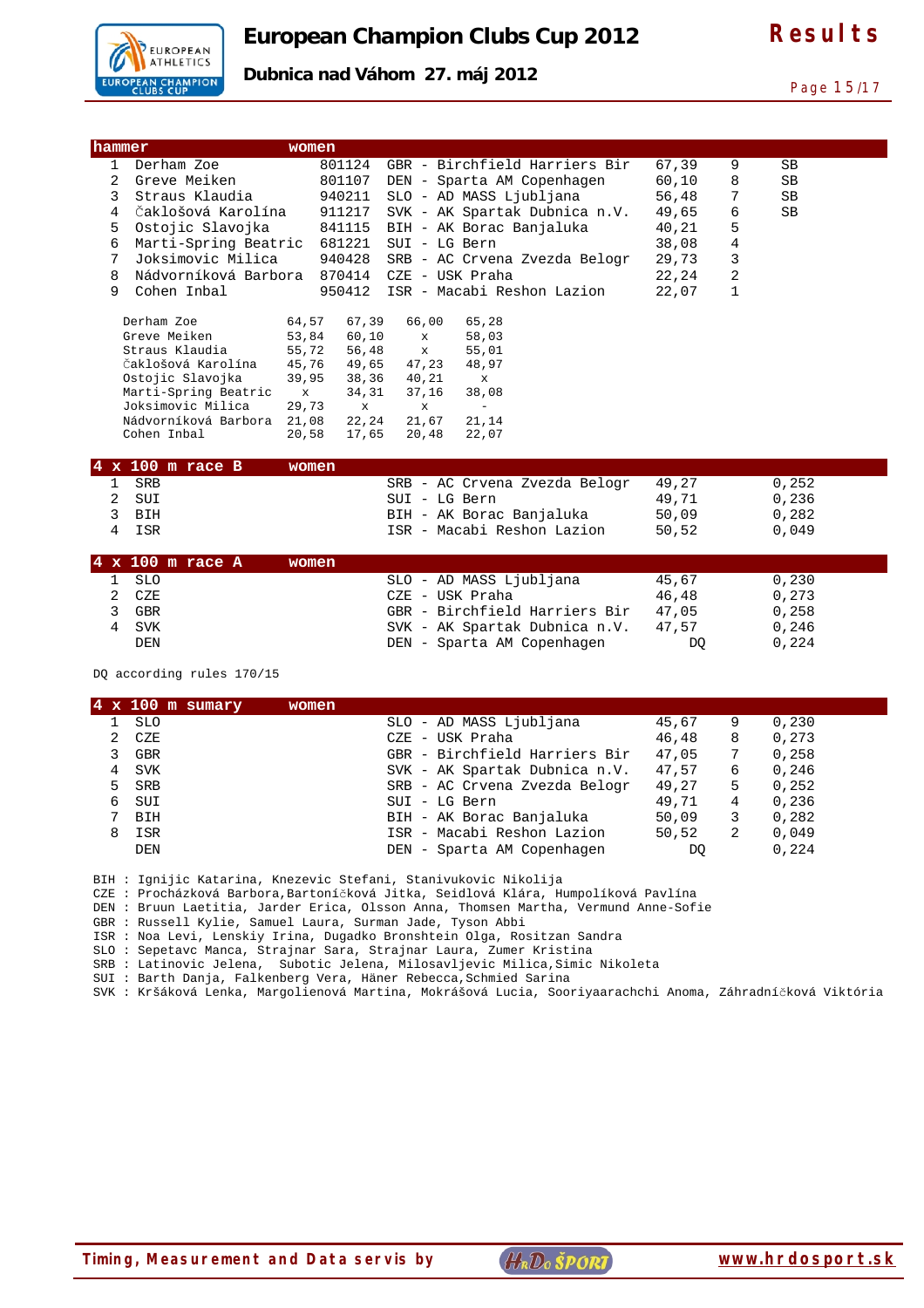

**Dubnica nad Váhom 27. máj 2012** 

Page 16/17

|                | $4 \times 400$ m race B<br>women |                                                                                                                                                                 |         |              |        |  |
|----------------|----------------------------------|-----------------------------------------------------------------------------------------------------------------------------------------------------------------|---------|--------------|--------|--|
| $\mathbf{1}$   | <b>BIH</b>                       | BIH - AK Borac Banjaluka                                                                                                                                        | 3:54,53 |              | 0,304  |  |
| 2              | <b>SRB</b>                       | SRB - AC Crvena Zvezda Belogr                                                                                                                                   | 3:55,06 |              | 0,300  |  |
| 3              |                                  |                                                                                                                                                                 |         |              |        |  |
|                | SUI                              | SUI - LG Bern                                                                                                                                                   | 4:18.78 |              | 0,307  |  |
| 4              | ISR                              | ISR - Macabi Reshon Lazion                                                                                                                                      | 4:50,37 |              | 0,272  |  |
|                | $4 \times 400$ m race A<br>women |                                                                                                                                                                 |         |              |        |  |
| 1              | <b>SVK</b>                       | SVK - AK Spartak Dubnica n.V.                                                                                                                                   | 3:45,51 |              | 0,325  |  |
| $\overline{2}$ | CZE                              | CZE - USK Praha                                                                                                                                                 | 3:46.66 |              | 0,278  |  |
| 3              | <b>SLO</b>                       | SLO - AD MASS Ljubljana                                                                                                                                         | 3:52,71 |              | 0,267  |  |
|                |                                  | GBR - Birchfield Harriers Bir                                                                                                                                   | 3:57.72 |              |        |  |
| 4<br>5         | <b>GBR</b>                       |                                                                                                                                                                 |         |              | 0,284  |  |
|                | DEN                              | DEN - Sparta AM Copenhagen                                                                                                                                      | 4:00,89 |              | 0, 293 |  |
|                | $4 \times 400$ m sumary<br>women |                                                                                                                                                                 |         |              |        |  |
| $\mathbf{1}$   | <b>SVK</b>                       | SVK - AK Spartak Dubnica n.V.                                                                                                                                   | 3:45,51 | 9            | 0,325  |  |
| 2              |                                  |                                                                                                                                                                 |         |              |        |  |
|                |                                  |                                                                                                                                                                 |         |              |        |  |
|                | CZE                              | CZE - USK Praha                                                                                                                                                 | 3:46,66 | 8            | 0,278  |  |
| 3              | <b>SLO</b>                       | SLO - AD MASS Ljubljana                                                                                                                                         | 3:52,71 | 7            | 0,267  |  |
| 4              | <b>BIH</b>                       | BIH - AK Borac Banjaluka                                                                                                                                        | 3:54.53 | 6            | 0.304  |  |
| 5              | <b>SRB</b>                       | SRB - AC Crvena Zvezda Belogr                                                                                                                                   | 3:55,06 | 5            | 0,300  |  |
| 6              | GBR                              | GBR - Birchfield Harriers Bir                                                                                                                                   | 3:57,72 | 4            | 0,284  |  |
| 7              | DEN                              | DEN - Sparta AM Copenhagen                                                                                                                                      | 4:00.89 | 3            | 0, 293 |  |
| 8              | SUI                              | SUI - LG Bern                                                                                                                                                   | 4:18.78 | 2            | 0.307  |  |
| 9              | ISR                              | ISR - Macabi Reshon Lazion                                                                                                                                      | 4:50,37 | $\mathbf{1}$ | 0,272  |  |
|                |                                  |                                                                                                                                                                 |         |              |        |  |
|                |                                  | CZE : Korešová , Čapková Tereza, Stružková Radka, Šatrová Dana                                                                                                  |         |              |        |  |
|                |                                  | DEN : Brasen Louise, Jensen Christine, Olson Anna, Ronholt Rikke, Wellm Helene<br>GBR: Beesley Meghan, Cooksey Melinda, Okyere Nadine, Read Cally, Samuel Laura |         |              |        |  |

ISR : Ben-Farin Sapir, Gandzdilov Svetlana, Hachamov Tal,Menagen Shira. Vanyusheva Kristina

SLO : Plazar Patricija, Trost Eva, Vrtacic Nina, Gorišek Pina. Kavka Eva

SRB : Pavic Anna, Saicic Katarina, Bojic Nada, Orlovic Tijana

SUI : Bauman Aline, Falkenberg Vera,Lehman Valŕie, Mani Ramona

SVK : Floreková Jana, Holleyová Andrea, Margolienová Martina, Plešavská Barbora, Slaníčková Lucia